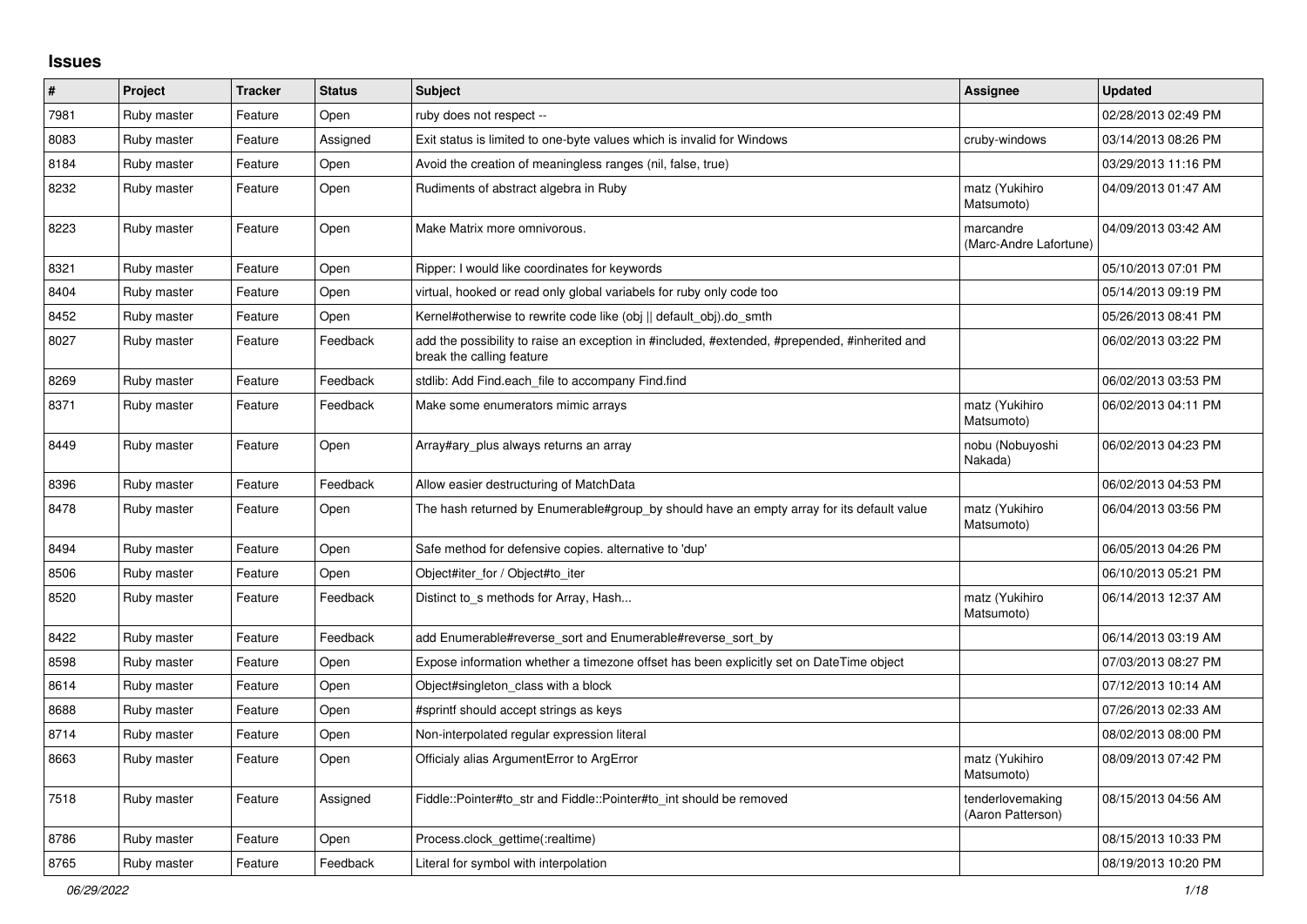| $\vert$ # | <b>Project</b> | <b>Tracker</b> | <b>Status</b> | Subject                                                                     | <b>Assignee</b>              | <b>Updated</b>      |
|-----------|----------------|----------------|---------------|-----------------------------------------------------------------------------|------------------------------|---------------------|
| 8827      | Ruby master    | Feature        | Open          | A method that flips the receiver and the first argument                     |                              | 08/29/2013 05:59 AM |
| 8811      | Ruby master    | Feature        | Feedback      | Counterpart to `Hash#key?` for `Array`                                      |                              | 09/04/2013 02:12 AM |
| 8862      | Ruby master    | Feature        | Open          | getoptlong to accept user-provided commandline                              |                              | 09/04/2013 09:53 PM |
| 8912      | Ruby master    | Feature        | Feedback      | Exception.raise                                                             |                              | 09/16/2013 06:23 AM |
| 8967      | Ruby master    | Feature        | Open          | add uninclude and unextend method                                           |                              | 09/30/2013 02:18 PM |
| 8959      | Ruby master    | Feature        | Assigned      | Allow top level prepend                                                     | nobu (Nobuyoshi<br>Nakada)   | 10/16/2013 03:22 AM |
| 9070      | Ruby master    | Feature        | Open          | Introduce `---` as synonym of `end` keyword                                 | matz (Yukihiro<br>Matsumoto) | 11/02/2013 03:23 AM |
| 9095      | Ruby master    | Feature        | Open          | Allow `Symbol#to_proc` to take arguments                                    |                              | 11/10/2013 04:25 AM |
| 9111      | Ruby master    | Feature        | Open          | Encoding-free String comparison                                             |                              | 11/21/2013 04:35 PM |
| 9136      | Ruby master    | Misc           | Assigned      | Deprecated Enumerator.new(object, method) bad for BasicObject               | zzak (Zachary Scott)         | 11/23/2013 03:58 AM |
| 9099      | Ruby master    | Feature        | Feedback      | Train emoji lambda operator                                                 |                              | 11/24/2013 01:48 AM |
| 9174      | Ruby master    | Feature        | Open          | value receiving block for Hash#has_key?                                     |                              | 11/29/2013 06:33 AM |
| 9260      | Ruby master    | Feature        | Open          | make FileUtils.rm_rf raise on errors                                        |                              | 12/19/2013 12:27 AM |
| 8863      | Ruby master    | Feature        | Feedback      | New error class: UndefinedBehaviorError                                     |                              | 01/11/2014 11:09 AM |
| 8168      | Ruby master    | Feature        | Feedback      | Feature request: support for (single) statement lambda syntax/definition    | matz (Yukihiro<br>Matsumoto) | 01/11/2014 11:36 AM |
| 9445      | Ruby master    | Feature        | Open          | Support emitting 1.9 Symbol keyword Hash syntax when pretty printing Hashes |                              | 01/24/2014 06:01 AM |
| 9516      | Ruby master    | Misc           | Open          | Consolidate all deprecation messages to one or more helper methods          |                              | 02/13/2014 05:11 PM |
| 9522      | Ruby master    | Feature        | Open          | Float("NaN"), Float("Infinity")                                             |                              | 02/16/2014 05:36 AM |
| 9553      | Ruby master    | Feature        | Open          | Make argument validation routine of a method an object                      |                              | 02/22/2014 07:58 AM |
| 9556      | Ruby master    | Feature        | Open          | Add HTTP#get block functionality to HTTP.get                                |                              | 02/23/2014 05:53 AM |
| 9527      | Ruby master    | Feature        | Open          | make Net::HTTP.get_print not only to \$stdout but to an IO as a parameter   |                              | 02/23/2014 06:04 AM |
| 9552      | Ruby master    | Feature        | Feedback      | Module map!                                                                 |                              | 03/09/2014 05:51 AM |
| 9548      | Ruby master    | Feature        | Feedback      | Module curry                                                                |                              | 03/11/2014 02:00 PM |
| 9585      | Ruby master    | Feature        | Open          | Add Object#in? to make ruby easier to read                                  |                              | 03/15/2014 04:49 PM |
| 9667      | Ruby master    | Feature        | Open          | Optimization of __FILE__ and __dir_                                         |                              | 03/25/2014 04:48 AM |
| 9724      | Ruby master    | Misc           | Open          | Warnings in Ruby: allow per-file directives to i.e. suppress warnings       |                              | 04/10/2014 06:21 PM |
| 9557      | Ruby master    | Feature        | Open          | Enumerator#next and Enumerator#peek with argument                           |                              | 04/11/2014 07:00 PM |
| 9755      | Ruby master    | Feature        | Assigned      | Thread::Backtrace::Location#defined_class                                   | ko1 (Koichi Sasada)          | 04/18/2014 09:22 AM |
| 9768      | Ruby master    | Feature        | Assigned      | Method that is visible only within a certain module/class                   | matz (Yukihiro<br>Matsumoto) | 04/25/2014 06:43 AM |
| 9784      | Ruby master    | Feature        | Open          | Alias URI#merge to URI#join                                                 |                              | 04/29/2014 05:42 AM |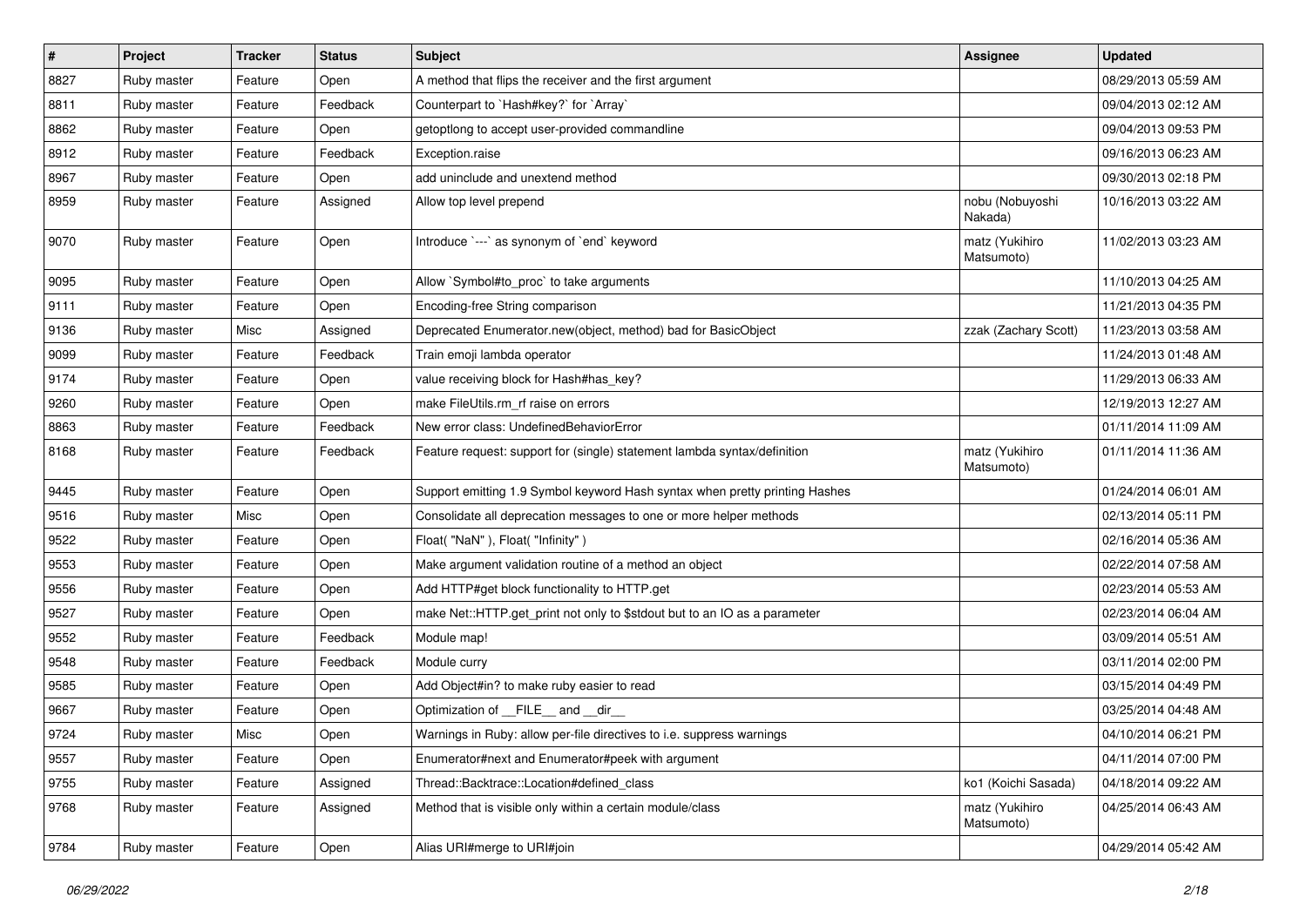| $\vert$ # | Project     | <b>Tracker</b> | <b>Status</b> | <b>Subject</b>                                                                               | <b>Assignee</b>              | <b>Updated</b>      |
|-----------|-------------|----------------|---------------|----------------------------------------------------------------------------------------------|------------------------------|---------------------|
| 9807      | Ruby master | Feature        | Open          | String.new with block                                                                        |                              | 05/07/2014 05:54 AM |
| 9832      | Ruby master | Misc           | Open          | better concurrency in threads                                                                |                              | 05/12/2014 12:33 PM |
| 9853      | Ruby master | Feature        | Open          | Please consider quoted generation of hash like in %h( foo bar bee blaa)                      |                              | 05/19/2014 04:43 PM |
| 9871      | Ruby master | Feature        | Open          | load a ruby library which doesn't have extension                                             |                              | 05/28/2014 10:07 AM |
| 9887      | Ruby master | Feature        | Open          | Add uninclude please                                                                         |                              | 05/31/2014 01:33 PM |
| 9909      | Ruby master | Feature        | Open          | why shouldn't constant lookup check the nesting of module's name                             |                              | 06/07/2014 02:18 AM |
| 9929      | Ruby master | Feature        | Open          | add with_default method to Hash                                                              |                              | 06/11/2014 12:08 AM |
| 9953      | Ruby master | Feature        | Open          | set_trace_func values which could be frozen or symbols                                       |                              | 06/19/2014 10:44 PM |
| 9960      | Ruby master | Feature        | Feedback      | Add support for GNU --long options                                                           |                              | 06/21/2014 02:06 AM |
| 10000     | Ruby master | Feature        | Open          | format width and precision with symbol hash                                                  |                              | 07/01/2014 01:25 AM |
| 10018     | Ruby master | Feature        | Feedback      | Consider adding Sub-Includes as in include Foo::bar                                          |                              | 07/10/2014 12:49 AM |
| 9963      | Ruby master | Feature        | Feedback      | Symbol.count                                                                                 |                              | 07/11/2014 06:50 AM |
| 10051     | Ruby master | Feature        | Open          | nbsp isn't remove with trim                                                                  |                              | 07/17/2014 08:02 AM |
| 10047     | Ruby master | Feature        | Feedback      | Proposal for failesafe requires                                                              |                              | 07/17/2014 10:35 PM |
| 10065     | Ruby master | Feature        | Feedback      | Make `gem env` command output valid YAML                                                     | drbrain (Eric Hodel)         | 07/20/2014 10:54 PM |
| 10040     | Ruby master | Feature        | Feedback      | '%d' and '%t' shorthands for 'Date.new(*args)' and 'Time.new(*args)'                         |                              | 07/21/2014 03:42 AM |
| 9064      | Ruby master | Feature        | Feedback      | Add support for packages, like in Java                                                       | matz (Yukihiro<br>Matsumoto) | 07/29/2014 02:07 AM |
| 10108     | Ruby master | Feature        | Feedback      | NameError#name and nested constants                                                          |                              | 08/10/2014 04:37 AM |
| 10131     | Ruby master | Feature        | Feedback      | Greatest multiple of r not greater than x                                                    |                              | 08/14/2014 07:23 AM |
| 8515      | Ruby master | Feature        | Feedback      | don't allow irb to dump output for forever and ever                                          |                              | 08/15/2014 09:20 PM |
| 10176     | Ruby master | Feature        | Open          | Document how to perform net/http calls in parallel                                           |                              | 08/27/2014 10:46 PM |
| 10215     | Ruby master | Feature        | Open          | prohibit subclassing for classes without allocator in Ruby                                   |                              | 09/08/2014 07:29 AM |
| 10059     | Ruby master | Feature        | Feedback      | [PATCH and SUGGEST] 0000000000000000000000000000000                                          |                              | 09/16/2014 11:54 AM |
| 10177     | Ruby master | Feature        | Open          | Hash#has_key? and Hash#has_value? should be deprecated                                       |                              | 09/19/2014 06:01 PM |
| 10254     | Ruby master | Feature        | Feedback      | Array#each and Array#map for nested arrays                                                   |                              | 09/19/2014 07:38 PM |
| 10270     | Ruby master | Feature        | Feedback      | Hash#insert                                                                                  |                              | 09/21/2014 01:01 PM |
| 8366      | Ruby master | Feature        | Open          | Exception message take time to execute depending on the instance variables                   |                              | 09/22/2014 06:41 AM |
| 10305     | Ruby master | Feature        | Open          | Method for resolving all autoload statements / Add warning on autoload when used with chroot |                              | 09/29/2014 02:05 PM |
| 10308     | Ruby master | Feature        | Open          | Pipes in Ruby                                                                                |                              | 09/30/2014 11:21 PM |
| 10331     | Ruby master | Feature        | Open          | String#to_r to recognize negative denominators                                               |                              | 10/06/2014 02:44 PM |
| 10332     | Ruby master | Feature        | Open          | Rational literal for mixed fractions                                                         |                              | 10/06/2014 02:55 PM |
| 10343     | Ruby master | Feature        | Open          | Postfix notations for 'when' and 'else' inside 'case' statement                              |                              | 10/08/2014 05:25 PM |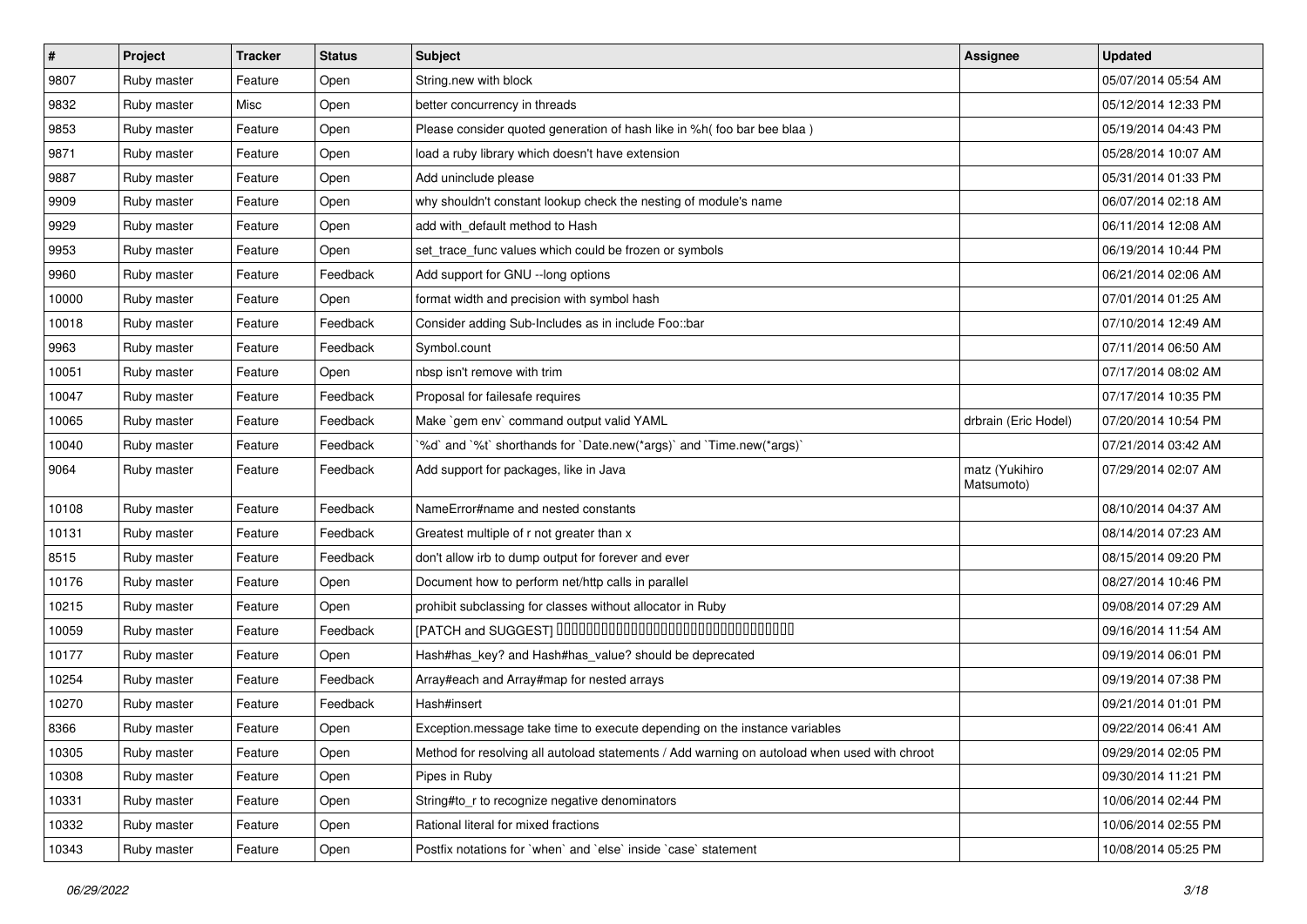| #     | Project     | <b>Tracker</b> | <b>Status</b> | <b>Subject</b>                                                                   | <b>Assignee</b>              | <b>Updated</b>      |
|-------|-------------|----------------|---------------|----------------------------------------------------------------------------------|------------------------------|---------------------|
| 10356 | Ruby master | Feature        | Feedback      | [PATCH 2/2] Remove unused internal functions                                     |                              | 10/10/2014 05:24 AM |
| 10366 | Ruby master | Feature        | Open          | New inspection form for rational                                                 |                              | 10/11/2014 12:50 AM |
| 10381 | Ruby master | Feature        | Feedback      | Pathname#mkdir_p, Pathname#makedirs DDDD                                         | akr (Akira Tanaka)           | 10/15/2014 04:27 AM |
| 10327 | Ruby master | Feature        | Open          | Bool/False/True module for '==='                                                 |                              | 10/15/2014 02:42 PM |
| 10404 | Ruby master | Feature        | Open          | Allow individual finalizers to be removed with ObjectSpace.undefine_finalizer    | matz (Yukihiro<br>Matsumoto) | 10/20/2014 08:14 AM |
| 10424 | Ruby master | Misc           | Open          | Error message when sorting NaN                                                   |                              | 10/25/2014 02:13 PM |
| 10425 | Ruby master | Feature        | Open          | A predicate method to tell if a number is near another                           |                              | 10/26/2014 01:47 AM |
| 9816  | Ruby master | Feature        | Assigned      | 00000000000000000000                                                             | matz (Yukihiro<br>Matsumoto) | 10/28/2014 08:29 AM |
| 10391 | Ruby master | Feature        | Open          | Provide %eISO-8859-1'string \xAA literal' string literals with explicit encoding |                              | 10/28/2014 10:27 AM |
| 10455 | Ruby master | Feature        | Open          | [PATCH 0/n] Combine interface for creating new matrix                            |                              | 10/29/2014 10:17 PM |
| 10474 | Ruby master | Feature        | Open          | [PATCH 1/1] Refactoring math.c (Combined some macros into one macro)             |                              | 11/10/2014 10:29 PM |
| 10228 | Ruby master | Feature        | Feedback      | Statistics module                                                                |                              | 11/10/2014 11:01 PM |
| 10175 | Ruby master | Feature        | Open          | There's no reason to prefer Proc.new over Kernel#proc anymore                    |                              | 11/10/2014 11:07 PM |
| 10386 | Ruby master | Feature        | Open          | [PATCH 3/3] There is little possibility of using m_sqrt at complex.c             |                              | 11/10/2014 11:10 PM |
| 10482 | Ruby master | Feature        | Feedback      | Allow ignored items to vary in `Enumerable#chunk`.                               |                              | 11/11/2014 10:08 AM |
| 10505 | Ruby master | Feature        | Open          | [PATCH 2/n] DDDDDDDD./Object#eql? with block. (ja/en)                            |                              | 11/13/2014 05:52 PM |
| 10426 | Ruby master | Feature        | Open          | A predicate to express congruence                                                |                              | 11/14/2014 02:11 AM |
| 10513 | Ruby master | Misc           | Open          | instance_eval yields the receiver, but is documented to yield no arguments       | zzak (Zachary Scott)         | 11/14/2014 10:29 PM |
| 10552 | Ruby master | Feature        | Open          | [PATCH] Add Enumerable#frequencies and Enumerable#relative_frequencies           |                              | 11/30/2014 11:56 AM |
| 8566  | Ruby master | Feature        | Open          | [PATCH] Allow to configure additional preludes                                   |                              | 12/10/2014 01:13 PM |
| 10589 | Ruby master | Feature        | Open          | [TracePoint API] Make THREAD_{BEGIN, END} events return some context information |                              | 12/11/2014 04:27 PM |
| 10574 | Ruby master | Feature        | Open          | Add String#Ichomp and String.Ichomp!                                             | matz (Yukihiro<br>Matsumoto) | 12/15/2014 04:34 PM |
| 10645 | Ruby master | Feature        | Open          | Consider adding support of .first to MatchData object like MatchData[0]          |                              | 12/25/2014 06:50 AM |
| 10628 | Ruby master | Misc           | Open          | Peformance of URI module                                                         | naruse (Yui NARUSE)          | 12/26/2014 04:08 PM |
| 10683 | Ruby master | Feature        | Open          | fix inconsistent behavior of Kernel. Hash()                                      |                              | 01/02/2015 06:00 AM |
| 10663 | Ruby master | Feature        | Open          | Consider adding support for String input to File. methods                        |                              | 01/05/2015 12:47 AM |
| 10701 | Ruby master | Feature        | Open          | Class: Array 2 New methods                                                       |                              | 01/08/2015 07:21 AM |
| 10729 | Ruby master | Feature        | Open          | Array method to subtract in place                                                |                              | 01/11/2015 02:29 PM |
| 10728 | Ruby master | Feature        | Open          | Warning for Fixnum#size to use RbConfig::SIZEOF['long']                          |                              | 01/11/2015 04:23 PM |
| 10481 | Ruby master | Feature        | Assigned      | Add "if" and "unless" clauses to rescue statements                               | matz (Yukihiro<br>Matsumoto) | 01/18/2015 02:46 PM |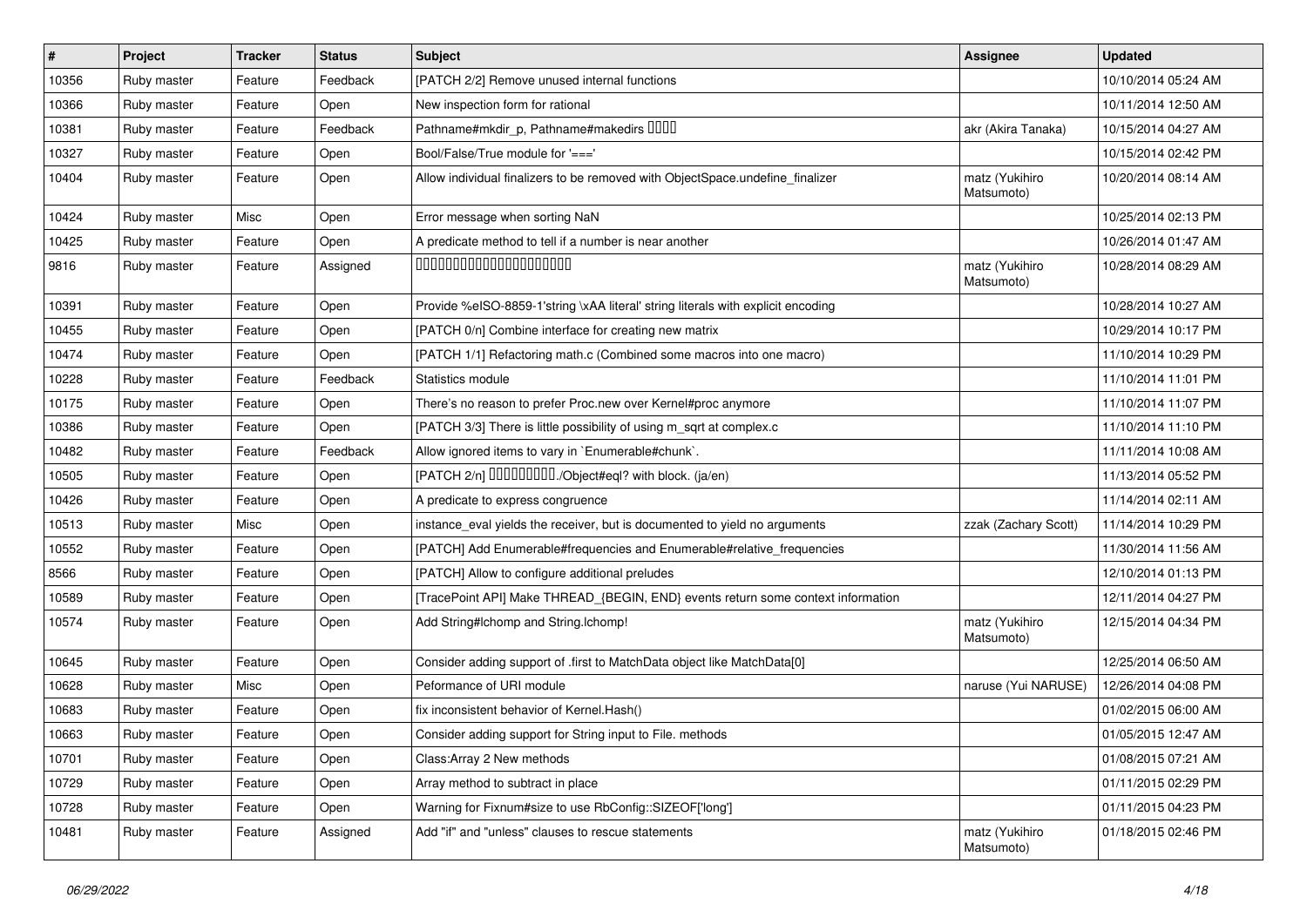| $\pmb{\#}$ | <b>Project</b> | <b>Tracker</b> | <b>Status</b> | <b>Subject</b>                                                                                                          | Assignee                                  | <b>Updated</b>      |
|------------|----------------|----------------|---------------|-------------------------------------------------------------------------------------------------------------------------|-------------------------------------------|---------------------|
| 10770      | Ruby master    | Feature        | Open          | chr and ord behavior for ill-formed byte sequences and surrogate code points                                            |                                           | 01/22/2015 10:19 AM |
| 10255      | Ruby master    | Feature        | Open          | Math.log: check domain of base argument                                                                                 |                                           | 01/27/2015 02:32 AM |
| 10726      | Ruby master    | Feature        | Open          | [PATCH 4/4] * New methods: Set#power                                                                                    |                                           | 01/28/2015 07:48 AM |
| 8564       | Ruby master    | Feature        | Open          | Extend Module#attr methods                                                                                              |                                           | 02/05/2015 07:39 PM |
| 10851      | Ruby master    | Feature        | Open          | Introduce Regexp#fetch                                                                                                  |                                           | 02/13/2015 11:15 AM |
| 10879      | Ruby master    | Feature        | Open          | UnboundMethod#to_proc                                                                                                   |                                           | 02/21/2015 07:56 PM |
| 10869      | Ruby master    | Feature        | Open          | Add support for option to pre-compile Ruby files                                                                        |                                           | 02/23/2015 11:08 AM |
| 10882      | Ruby master    | Feature        | Open          | Provide Levenshtein distance implementation as part of stdlib                                                           |                                           | 02/26/2015 03:56 PM |
| 10844      | Ruby master    | Feature        | Feedback      | TracePoint API needs an event to inform about creating/removing a new frame without calling<br>something                | ko1 (Koichi Sasada)                       | 03/02/2015 06:38 PM |
| 10927      | Ruby master    | Feature        | Open          | [PATCH] Add default empty string to string replacements                                                                 |                                           | 03/04/2015 10:49 AM |
| 10863      | Ruby master    | Feature        | Open          | allow protected class methods to be callable from instance methods                                                      |                                           | 04/01/2015 06:11 PM |
| 11028      | Ruby master    | Feature        | Assigned      | standalone running single file ( zipped archives of ruby code) running **without installation** using<br>" gem install" | matz (Yukihiro<br>Matsumoto)              | 04/04/2015 01:44 AM |
| 10152      | Ruby master    | Feature        | Open          | String#strip doesn't remove non-breaking space                                                                          |                                           | 04/12/2015 07:36 PM |
| 11122      | Ruby master    | Feature        | Open          | exception-free non-blocking Queue/SizedQueue operations                                                                 | matz (Yukihiro<br>Matsumoto)              | 05/06/2015 08:53 PM |
| 9725       | Ruby master    | Feature        | Open          | Do not inspect NameError target object unless verbose                                                                   |                                           | 05/08/2015 02:18 AM |
| 11142      | Ruby master    | <b>Bug</b>     | Open          | Command line argument parser on windows handles double quotes inconsistently.                                           | usa (Usaku<br>NAKAMURA)                   | 05/12/2015 04:09 PM |
| 11148      | Ruby master    | Feature        | Open          | Add a way to require files, but not raise an exception when the file isn't found                                        |                                           | 05/13/2015 05:57 PM |
| 11154      | Ruby master    | Feature        | Feedback      | Postfix '!?' can use as the valid function identifier.                                                                  |                                           | 05/18/2015 04:49 PM |
| 10009      | Ruby master    | <b>Bug</b>     | Open          | IO operation is 10x slower in multi-thread environment                                                                  | ko1 (Koichi Sasada)                       | 05/21/2015 07:19 AM |
| 10782      | Ruby master    | Feature        | Assigned      | Patch: Add constants for BigDecimal for ZERO, ONE, TEN                                                                  | mrkn (Kenta Murata)                       | 05/21/2015 08:13 AM |
| 10459      | Ruby master    | Feature        | Assigned      | [PATCH] rfc3339 method for Time                                                                                         | akr (Akira Tanaka)                        | 05/21/2015 08:14 AM |
| 11177      | Ruby master    | <b>Bug</b>     | Open          | <b>DATADEOFOOOOOOOO</b>                                                                                                 |                                           | 05/25/2015 03:49 AM |
| 11183      | Ruby master    | Bug            | Open          |                                                                                                                         |                                           | 05/26/2015 08:32 AM |
| 11227      | Ruby master    | Feature        | Feedback      | May it be possible to add some symbols to IO.new()?                                                                     |                                           | 06/06/2015 03:57 AM |
| 11087      | Ruby master    | Feature        | Feedback      | Method to retrieve {local, global, instance} variables as a Hash                                                        | matz (Yukihiro<br>Matsumoto)              | 06/12/2015 09:13 AM |
| 10932      | Ruby master    | Feature        | Open          | Enabling allocation tracing as early as possible                                                                        | ko1 (Koichi Sasada)                       | 06/13/2015 07:54 AM |
| 11269      | Ruby master    | Bug            | Assigned      | ruby init setproctitle() should be called before require libraries()                                                    | kosaki (Motohiro<br>KOSAKI)               | 06/17/2015 03:01 AM |
| 11292      | Ruby master    | Feature        | Open          | objspace: Dump type of special consts                                                                                   | tmm1 (Aman Karmani)   06/22/2015 04:22 AM |                     |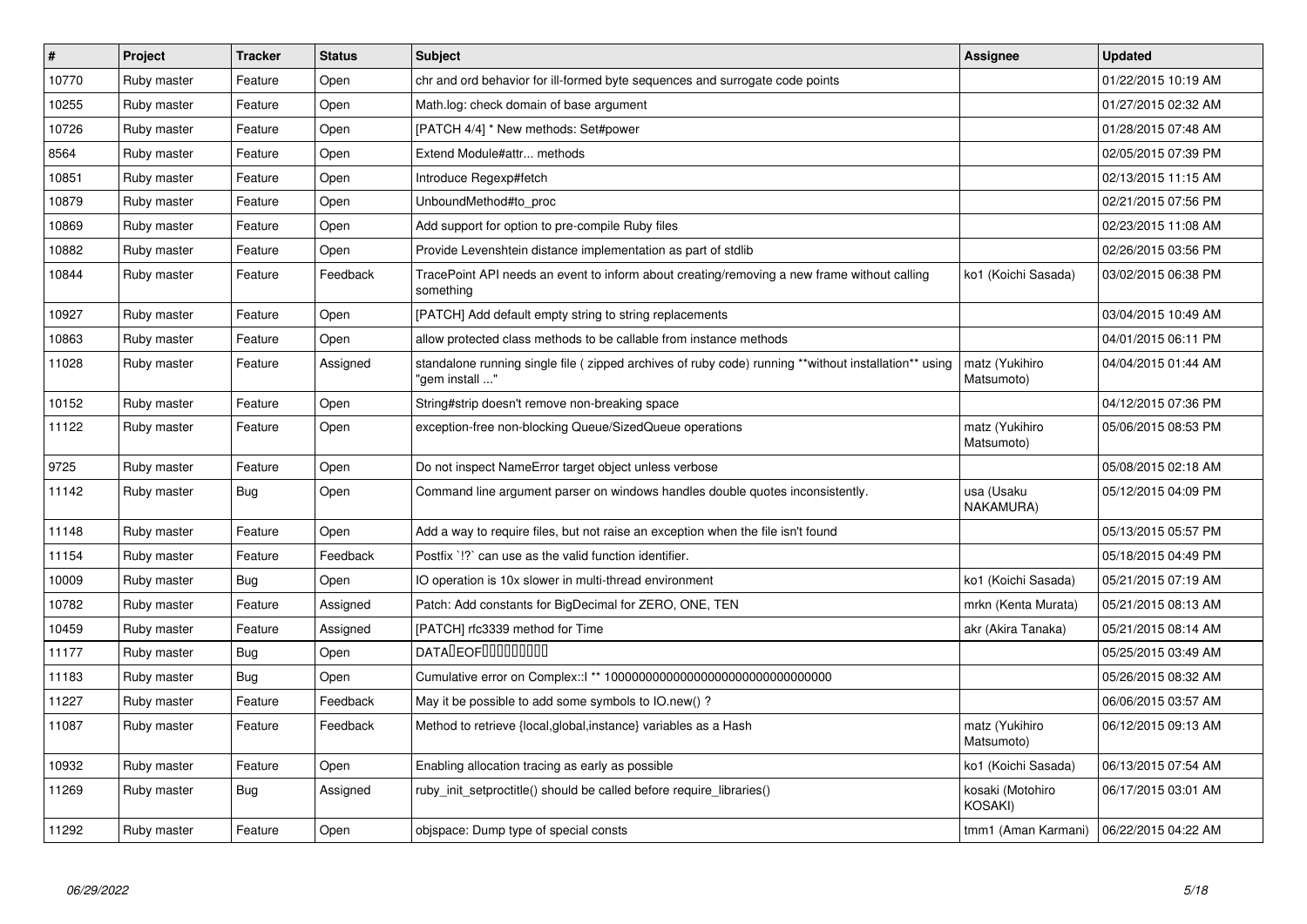| $\pmb{\#}$ | Project     | <b>Tracker</b> | <b>Status</b> | <b>Subject</b>                                                                                                                             | <b>Assignee</b>              | <b>Updated</b>      |
|------------|-------------|----------------|---------------|--------------------------------------------------------------------------------------------------------------------------------------------|------------------------------|---------------------|
| 11299      | Ruby master | Feature        | Open          | [PATCH] use Array instead of custom struct for generic ivars                                                                               | normalperson (Eric<br>Wong)  | 06/24/2015 12:38 AM |
| 11305      | Ruby master | Feature        | Open          | [ipaddr] include the IP address in question within the InvalidAddressError exception message                                               |                              | 06/25/2015 04:25 AM |
| 11307      | Ruby master | Feature        | Open          | exception-free non-blocking Queue#pop                                                                                                      | matz (Yukihiro<br>Matsumoto) | 06/25/2015 11:06 PM |
| 11315      | Ruby master | Feature        | Open          | [PATCH] Add Array#^ for parity with other set-like operations.                                                                             |                              | 06/29/2015 05:05 AM |
| 10585      | Ruby master | Feature        | Open          | struct: speedup struct.attr = v for first 10 attributes and struct[:attr] for big structs                                                  |                              | 06/30/2015 08:18 PM |
| 11312      | Ruby master | Feature        | Open          | Add Resolv::DNS::Resource::IN::SPF                                                                                                         | akr (Akira Tanaka)           | 07/01/2015 03:26 AM |
| 11309      | Ruby master | Feature        | Open          | Iterator over string matches                                                                                                               |                              | 07/01/2015 08:35 AM |
| 11139      | Ruby master | Feature        | Feedback      | [PATCH] socket: support accept `sock_nonblock: (true false)'                                                                               | akr (Akira Tanaka)           | 07/02/2015 01:30 AM |
| 11323      | Ruby master | Feature        | Open          | Documentation update on how uniq works / guarantee of order                                                                                |                              | 07/02/2015 03:34 AM |
| 9918       | Ruby master | Feature        | Open          | Exception#cause should be shown in output and #inspect                                                                                     |                              | 07/13/2015 02:32 PM |
| 11347      | Ruby master | Feature        | Open          | Errors with cause not reported properly to console                                                                                         |                              | 07/15/2015 04:39 PM |
| 11355      | Ruby master | Misc           | Open          | Exceptions inheriting from Timeout:: Error should behave the same way                                                                      |                              | 07/15/2015 04:59 PM |
| 10949      | Ruby master | Feature        | Open          | Time is WB unprotected                                                                                                                     |                              | 07/23/2015 05:55 PM |
| 10211      | Ruby master | Feature        | Feedback      | Implement Signal.current_trap(sig)                                                                                                         |                              | 08/09/2015 01:00 PM |
| 11429      | Ruby master | Feature        | Open          | Local variable assignment via regex ===                                                                                                    |                              | 08/10/2015 11:26 PM |
| 11410      | Ruby master | <b>Bug</b>     | Feedback      | Win32 Registry enumeration performs unnecessary string re-encoding which cause<br>UndefinedConversionError exceptions                      |                              | 08/13/2015 06:57 AM |
| 11438      | Ruby master | <b>Bug</b>     | Open          | native_thread_init_stack() get machine.stack_start unequal to thread's stack start address, x86<br>win32                                   | cruby-windows                | 08/13/2015 07:31 AM |
| 11390      | Ruby master | Feature        | Open          | Allow symbols starting with numbers                                                                                                        | matz (Yukihiro<br>Matsumoto) | 08/14/2015 05:23 AM |
| 11446      | Ruby master | Feature        | Open          | Possible work around for the requirement to supplying arguments like this: .map(&:method,<br><arguments>)</arguments>                      |                              | 08/14/2015 04:40 PM |
| 11475      | Ruby master | Feature        | Open          | <b>AST</b> transforms                                                                                                                      |                              | 08/21/2015 11:14 AM |
| 6251       | Ruby master | Feature        | Feedback      | Magic comments for compile options                                                                                                         | matz (Yukihiro<br>Matsumoto) | 08/21/2015 11:47 PM |
| 8437       | Ruby master | Feature        | Open          | custom operators, unicode                                                                                                                  |                              | 08/30/2015 03:05 AM |
| 11348      | Ruby master | Feature        | Feedback      | TracePoint API needs events for fiber's switching                                                                                          | ko1 (Koichi Sasada)          | 09/01/2015 09:12 AM |
| 11507      | Ruby master | Feature        | Open          | Net::HTTP should use TCP_CORK or TCP_NOPUSH to avoid fragmenting packets                                                                   |                              | 09/04/2015 09:47 AM |
| 9830       | Ruby master | Feature        | Assigned      | Support for GOST private/public keys                                                                                                       |                              | 09/13/2015 03:10 AM |
| 6047       | Ruby master | Feature        | Assigned      | read_all: Grow buffer exponentially in generic case                                                                                        |                              | 09/13/2015 03:19 AM |
| 6133       | Ruby master | Feature        | Assigned      | SSLSocket <sup>[</sup> shutdown <sup>[11]</sup>                                                                                            |                              | 09/13/2015 03:22 AM |
| 10179      | Ruby master | Feature        | Open          | Net::HTTP::Get.new("https://google.com").basic_auth(user_name, password) should throw<br>exception stating the need to set use_ssl to true |                              | 09/13/2015 03:25 AM |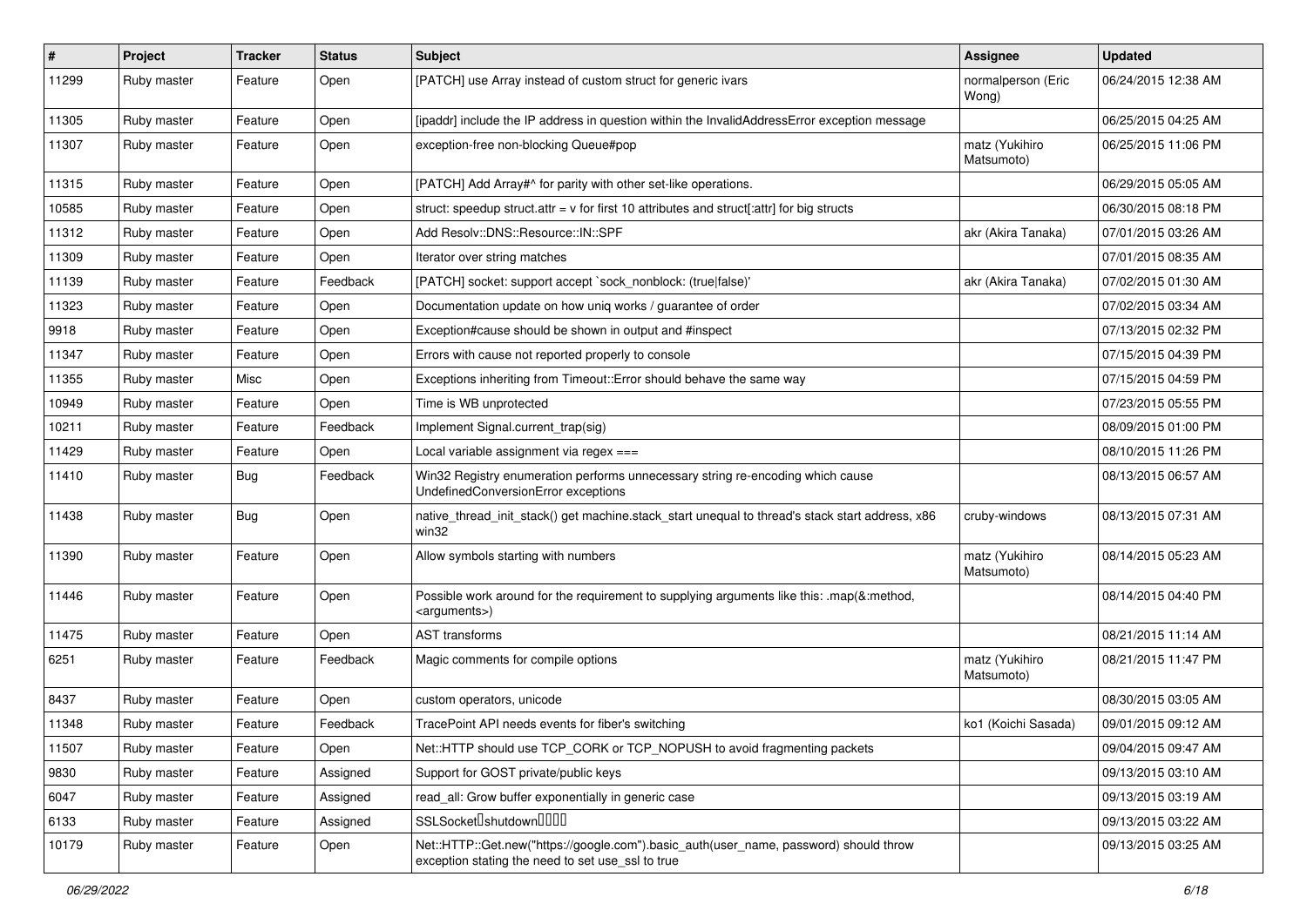| $\sharp$ | Project     | <b>Tracker</b> | <b>Status</b> | Subject                                                                                | <b>Assignee</b>              | <b>Updated</b>      |
|----------|-------------|----------------|---------------|----------------------------------------------------------------------------------------|------------------------------|---------------------|
| 9613     | Ruby master | Feature        | Open          | Warn about unsafe ossl ciphers                                                         |                              | 09/13/2015 03:27 AM |
| 10519    | Ruby master | Feature        | Open          | <b>TLS Renegotiation</b>                                                               |                              | 09/13/2015 03:29 AM |
| 5103     | Ruby master | Feature        | Feedback      | [ext/openssl] Object equality for objects based on ASN.1 structures                    |                              | 09/13/2015 03:32 AM |
| 5102     | Ruby master | Feature        | Feedback      | [ext/openssl] Purpose of OpenSSL::PKCS12.new / Allow changing the password             |                              | 09/13/2015 03:33 AM |
| 11529    | Ruby master | Feature        | Feedback      | extensible % literal declarations                                                      |                              | 09/17/2015 05:57 PM |
| 11518    | Ruby master | Feature        | Open          | Queue enhancement - promote! and promote_all!                                          | matz (Yukihiro<br>Matsumoto) | 09/17/2015 08:40 PM |
| 11517    | Ruby master | Feature        | Open          | Queue enhancement - conditional pop                                                    | matz (Yukihiro<br>Matsumoto) | 09/17/2015 09:02 PM |
| 11514    | Ruby master | <b>Bug</b>     | Open          | AIX6.1 - Ruby 2.2.3 - Segmentation fault in : byteslice                                |                              | 09/18/2015 07:39 AM |
| 11530    | Ruby master | Feature        | Feedback      | unicode planes                                                                         |                              | 09/21/2015 05:46 AM |
| 11570    | Ruby master | Misc           | Open          | Clarify autoload chaining behavior                                                     |                              | 10/06/2015 04:52 PM |
| 10541    | Ruby master | Misc           | Open          | Remove shorthand string interpolation syntax                                           | matz (Yukihiro<br>Matsumoto) | 10/08/2015 05:44 PM |
| 11577    | Ruby master | Feature        | Open          | Add encodeURIComponent compatible API for URI                                          |                              | 10/09/2015 01:40 PM |
| 11583    | Ruby master | Feature        | Open          | Add File#unlink                                                                        |                              | 10/12/2015 05:40 AM |
| 11582    | Ruby master | <b>Bug</b>     | Open          | On Solaris, Rational#** returns -Infinity for Rational(0) when passed a negative Float |                              | 10/13/2015 03:12 AM |
| 11597    | Ruby master | Feature        | Open          | Add Linux-specific setfsuid(2)/setfsgid(2)                                             |                              | 10/15/2015 10:08 PM |
| 11415    | Ruby master | Feature        | Open          | autoload with a Proc                                                                   |                              | 10/21/2015 08:38 PM |
| 11295    | Ruby master | Misc           | Open          | Request for comments about error messages                                              |                              | 10/22/2015 09:12 AM |
| 10181    | Ruby master | Feature        | Open          | New method File.openat()                                                               |                              | 10/22/2015 12:12 PM |
| 11629    | Ruby master | Feature        | Open          | Implement Enhanced Mail System Status Codes (rfc1893)                                  |                              | 10/28/2015 10:38 AM |
| 11634    | Ruby master | Feature        | Open          | [PATCH] variable.c (rb_global_tbl): convert to id_table                                |                              | 10/29/2015 08:11 PM |
| 6769     | Ruby master | Feature        | Assigned      | rbinstall.rb: install both src and batch files separetely                              | nobu (Nobuyoshi<br>Nakada)   | 10/30/2015 12:38 PM |
| 11670    | Ruby master | Feature        | Open          | Show warning to make nested def obsolete                                               | nobu (Nobuyoshi<br>Nakada)   | 11/09/2015 07:40 AM |
| 10983    | Ruby master | Misc           | Open          | Why blocks make Ruby methods 439% slower?                                              |                              | 11/10/2015 06:21 AM |
| 11694    | Ruby master | Feature        | Open          | Numeric#nonpositive?, nonnegative?                                                     |                              | 11/16/2015 12:56 AM |
| 11700    | Ruby master | Feature        | Open          | positive flags for reverse lookup to socket                                            |                              | 11/17/2015 02:48 AM |
| 11710    | Ruby master | Feature        | Open          | [PATCH] Replace Set#merge with Set#merge! and make Set#merge non-mutating.             | knu (Akinori MUSHA)          | 11/18/2015 07:28 PM |
| 11723    | Ruby master | Feature        | Open          | CGI library should give access to raw request body                                     |                              | 11/20/2015 07:06 PM |
| 11630    | Ruby master | Feature        | Open          | possibility to serialize Proc or Lambda                                                |                              | 11/23/2015 01:34 PM |
| 11599    | Ruby master | Feature        | Open          | Dump entries of hash in ObjectSpace                                                    | tmm1 (Aman Karmani)          | 11/24/2015 05:52 PM |
| 10930    | Ruby master | Feature        | Feedback      | Allow splat operator to work for string interpolation                                  |                              | 12/05/2015 04:53 AM |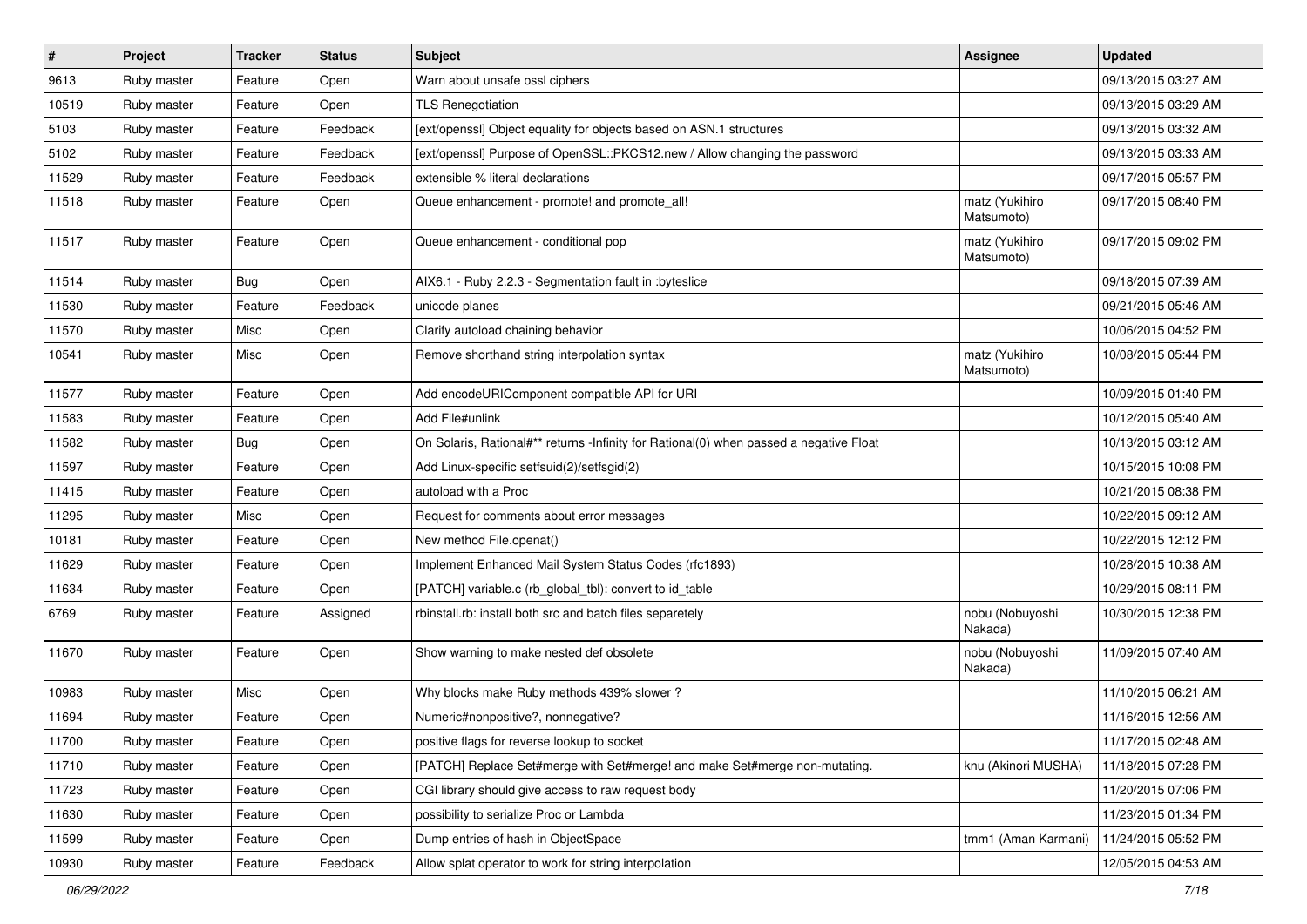| #     | Project     | <b>Tracker</b> | <b>Status</b> | <b>Subject</b>                                                                                                                     | <b>Assignee</b>              | <b>Updated</b>      |
|-------|-------------|----------------|---------------|------------------------------------------------------------------------------------------------------------------------------------|------------------------------|---------------------|
| 11588 | Ruby master | Feature        | Open          | Implement structured warnings                                                                                                      |                              | 12/06/2015 08:48 PM |
| 11791 | Ruby master | Feature        | Feedback      | The literal quotes should accept more quote characters (aka more unicode characters)                                               |                              | 12/09/2015 12:45 AM |
| 11786 | Ruby master | Feature        | Open          | [PATCH] micro-optimize case dispatch even harder                                                                                   |                              | 12/09/2015 09:58 AM |
| 11781 | Ruby master | Feature        | Open          | Would it be possible to alias .prepend() towards .unshift() for class Array by default?                                            |                              | 12/09/2015 12:46 PM |
| 11796 | Ruby master | Feature        | Open          | [PATCH] Refactor reduce call get_stat()                                                                                            |                              | 12/09/2015 02:33 PM |
| 11690 | Ruby master | Feature        | Open          | Update Hash during multiple assignment                                                                                             |                              | 12/10/2015 12:26 PM |
| 8544  | Ruby master | Feature        | Open          | OpenURI should open 'file://' URIs                                                                                                 |                              | 12/12/2015 04:30 PM |
| 11817 | Ruby master | Feature        | Open          | map.parallel                                                                                                                       |                              | 12/15/2015 04:28 AM |
| 11824 | Ruby master | Feature        | Feedback      | Add Enumerator#to_ary for added implicit behavior                                                                                  |                              | 12/15/2015 09:48 PM |
| 10251 | Ruby master | Feature        | Open          | URI: Support wildcards (globbing) in no_proxy                                                                                      |                              | 12/16/2015 05:22 AM |
| 8839  | Ruby master | Feature        | Assigned      | Class and module should return the class or module that was opened                                                                 | matz (Yukihiro<br>Matsumoto) | 12/28/2015 08:36 AM |
| 11918 | Ruby master | Feature        | Feedback      | Make #finite? consistent with #nonzero?                                                                                            |                              | 12/29/2015 03:28 PM |
| 10168 | Ruby master | Feature        | Open          | Native Object#inspect method should single quote strings that don't need to be double quoted                                       |                              | 01/01/2016 08:27 PM |
| 11911 | Ruby master | Feature        | Feedback      | Immutable method definitions and/or static dispatch                                                                                |                              | 01/03/2016 07:04 AM |
| 11939 | Ruby master | Feature        | Open          | Syntax sugar to apply a method replace a variable                                                                                  |                              | 01/04/2016 09:49 AM |
| 11987 | Ruby master | Feature        | Open          | daemons can't show the backtrace of rb_bug                                                                                         |                              | 01/13/2016 10:58 AM |
| 11550 | Ruby master | Feature        | Open          | Current behaviour of super() is dangerous in the presence of more than one included modules.                                       |                              | 01/20/2016 08:44 AM |
| 10312 | Ruby master | Misc           | Open          | Give people more control over how the ruby parser sees code and lexical code elements<br>(valid/invalid - toggle options) + macros |                              | 01/20/2016 05:14 PM |
| 12006 | Ruby master | Feature        | Open          | return IO object from IO#print, IO#puts, IO#close_read, IO#close_write,                                                            |                              | 01/21/2016 12:42 PM |
| 3356  | Ruby master | Feature        | Feedback      | Add GetShortPathName to ruby                                                                                                       | usa (Usaku<br>NAKAMURA)      | 01/21/2016 02:27 PM |
| 11100 | Ruby master | Feature        | Open          | Permit multiple captures with String[Regexp, ]                                                                                     |                              | 01/24/2016 08:42 AM |
| 12017 | Ruby master | Feature        | Open          | [PATCH] dedupe string keys from Marshal.load                                                                                       |                              | 01/25/2016 09:02 AM |
| 11181 | Ruby master | Feature        | Open          | Add a line directive to Ruby                                                                                                       | matz (Yukihiro<br>Matsumoto) | 01/26/2016 02:04 AM |
| 12023 | Ruby master | Feature        | Open          | Allow ivars to be used as method arguments                                                                                         |                              | 01/27/2016 09:58 AM |
| 10658 | Ruby master | Feature        | Open          | ThreadGroup local variables                                                                                                        |                              | 01/28/2016 07:20 AM |
| 11917 | Ruby master | Feature        | Open          | Add Range#length as an alias for size                                                                                              |                              | 01/30/2016 07:01 AM |
| 12040 | Ruby master | <b>Bug</b>     | Assigned      | [Win32] File.stat fails on a mounted volume                                                                                        | cruby-windows                | 02/01/2016 08:13 AM |
| 12042 | Ruby master | Feature        | Feedback      | A better interface that returns a list of local variables available where the exception is raised                                  |                              | 02/03/2016 05:10 AM |
| 12059 | Ruby master | Feature        | Open          | `Array#single?`, `Hash#single?`                                                                                                    |                              | 02/10/2016 04:02 AM |
| 12041 | Ruby master | Feature        | Open          | Change the initializer of NameError to take a receiver as the third argument                                                       |                              | 02/12/2016 05:37 AM |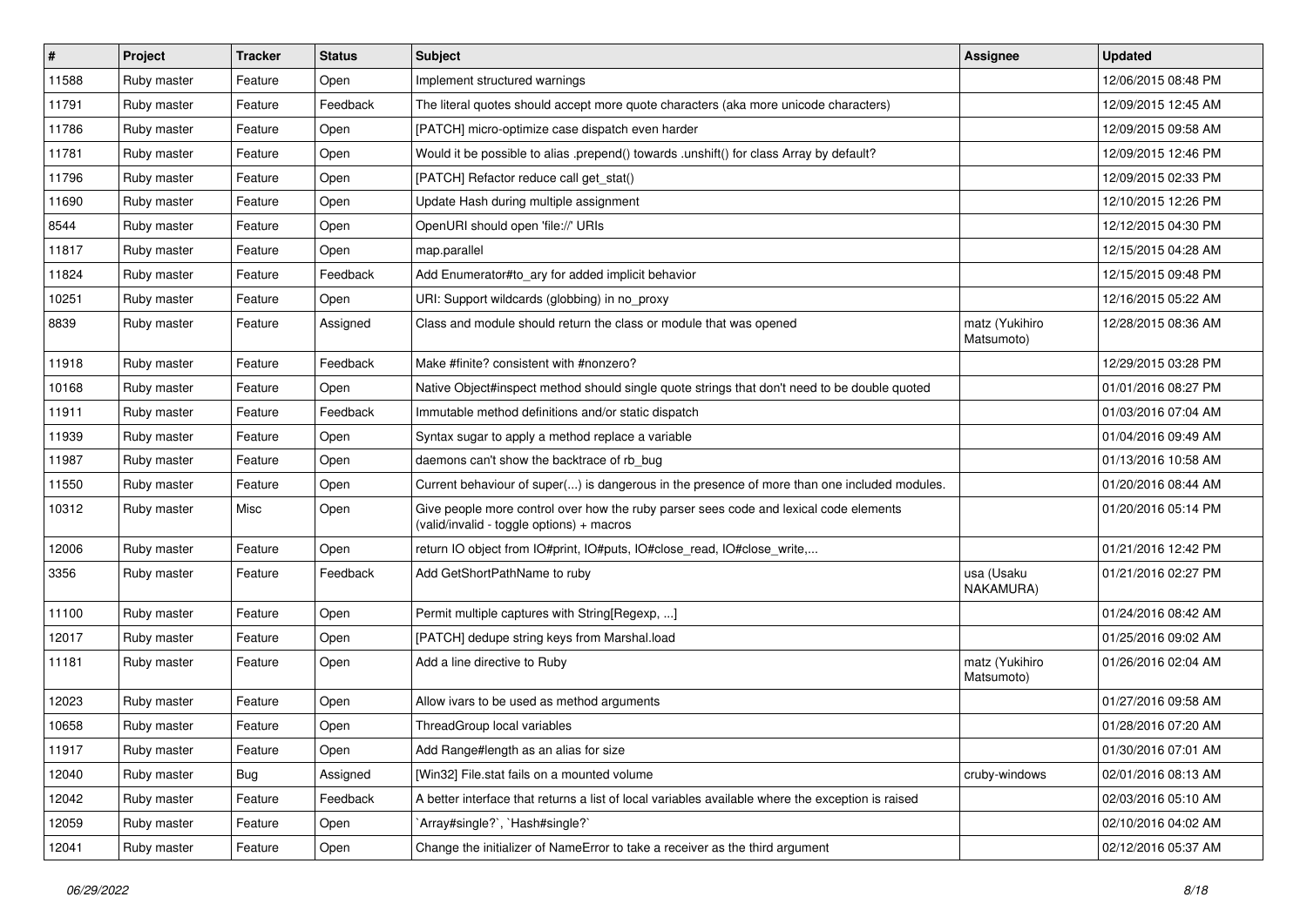| $\pmb{\#}$ | Project     | <b>Tracker</b> | <b>Status</b> | <b>Subject</b>                                                                                                                              | <b>Assignee</b>              | <b>Updated</b>      |
|------------|-------------|----------------|---------------|---------------------------------------------------------------------------------------------------------------------------------------------|------------------------------|---------------------|
| 12064      | Ruby master | Feature        | Open          | Make creation of enc/unicode/casefold.h automatic again                                                                                     | nobu (Nobuyoshi<br>Nakada)   | 02/12/2016 06:13 AM |
| 10793      | Ruby master | Feature        | Open          | Infrastructure/Release-Management: Sign releases                                                                                            |                              | 02/12/2016 09:20 PM |
| 12034      | Ruby master | Feature        | Open          | RegExp does not respect file encoding directive                                                                                             |                              | 02/13/2016 06:41 PM |
| 12083      | Ruby master | Feature        | Open          | \$_ and \$~ by Binding#local_variable_{get,set}                                                                                             |                              | 02/18/2016 04:35 AM |
| 11361      | Ruby master | Feature        | Open          | proposal for easy method to nil-guard for generated variable name.                                                                          |                              | 02/21/2016 12:01 PM |
| 12114      | Ruby master | Feature        | Open          | \$VERBOSE = true is being ignored                                                                                                           |                              | 02/26/2016 02:00 PM |
| 12113      | Ruby master | Feature        | Open          | Global method inside Delegator causes NameError                                                                                             |                              | 03/01/2016 01:58 AM |
| 12110      | Ruby master | Feature        | Open          | Create a method to avoid vacuous truth?                                                                                                     |                              | 03/12/2016 08:01 AM |
| 12165      | Ruby master | Feature        | Open          | Hash#first, Hash#last                                                                                                                       |                              | 03/12/2016 10:55 AM |
| 12141      | Ruby master | Feature        | Open          | send and __send_                                                                                                                            |                              | 03/14/2016 01:32 AM |
| 12129      | Ruby master | Feature        | Open          | syntactic sugar for dynamic method dispatch `object_expression:method_name_expression(1, 2)`                                                |                              | 03/14/2016 01:35 AM |
| 12134      | Ruby master | Feature        | Open          | Comparison between 'true' and 'false'                                                                                                       |                              | 03/15/2016 12:41 PM |
| 12173      | Ruby master | Feature        | Open          | Time#till_now                                                                                                                               |                              | 03/16/2016 10:19 AM |
| 12094      | Ruby master | Feature        | Open          | parameterized property assignment: $o.prop(arg) = 1$                                                                                        |                              | 03/17/2016 07:05 AM |
| 11997      | Ruby master | Feature        | Feedback      | A method to read a file with interpolations                                                                                                 |                              | 03/17/2016 01:13 PM |
| 12116      | Ruby master | Feature        | Open          | Fixnum#divmod`, `Bignum#divmod` with multiple arguments                                                                                     |                              | 03/21/2016 02:00 PM |
| 12214      | Ruby master | Feature        | Open          | Inconsistent behaviour and lack of warnings/errors when referencing duplicated _variables                                                   |                              | 03/24/2016 04:58 PM |
| 12211      | Ruby master | Feature        | Open          | introduce Date#first_of_month and Date#last_of_month                                                                                        |                              | 03/26/2016 12:58 AM |
| 12247      | Ruby master | Feature        | Open          | accept multiple arguments at Array#delete                                                                                                   |                              | 04/04/2016 10:16 PM |
| 12262      | Ruby master | Feature        | Open          | Anti-loop                                                                                                                                   |                              | 04/09/2016 05:30 AM |
| 12272      | Ruby master | Feature        | Open          | Accepting HTML entity name in string literal                                                                                                |                              | 04/13/2016 05:16 AM |
| 12277      | Ruby master | Misc           | Open          | Coding rule: colum number                                                                                                                   |                              | 04/13/2016 06:32 PM |
| 12179      | Ruby master | <b>Bug</b>     | Open          | Build failure due to VPATH expansion                                                                                                        |                              | 04/14/2016 01:55 AM |
| 11704      | Ruby master | <b>Bug</b>     | Assigned      | Refinements only get "used" once in loop                                                                                                    | matz (Yukihiro<br>Matsumoto) | 04/14/2016 02:45 AM |
| 12080      | Ruby master | Feature        | Open          | Enumerable#first, Array#last with block                                                                                                     |                              | 04/20/2016 03:51 AM |
| 12304      | Ruby master | Feature        | Feedback      | String#split with a block                                                                                                                   |                              | 04/21/2016 12:29 AM |
| 11868      | Ruby master | Feature        | Open          | Proposal for RubyVM::InstructionSequence.compile to return an object containing the syntax error<br>information currently written to STDERR |                              | 04/21/2016 05:49 AM |
| 12280      | Ruby master | <b>Bug</b>     | Open          | IO.copy stream(IO, IO) fails with "pread() not implemented"                                                                                 |                              | 04/28/2016 05:51 AM |
| 8206       | Ruby master | Feature        | Open          | Should Ruby core implement String#blank?                                                                                                    |                              | 04/28/2016 02:05 PM |
| 12226      | Ruby master | Feature        | Open          | Dir.home with valid named user raises ArgumentError on Windows                                                                              |                              | 05/08/2016 10:06 AM |
| 12378      | Ruby master | Feature        | Open          | arbitrary size Random.new seed                                                                                                              |                              | 05/13/2016 04:44 PM |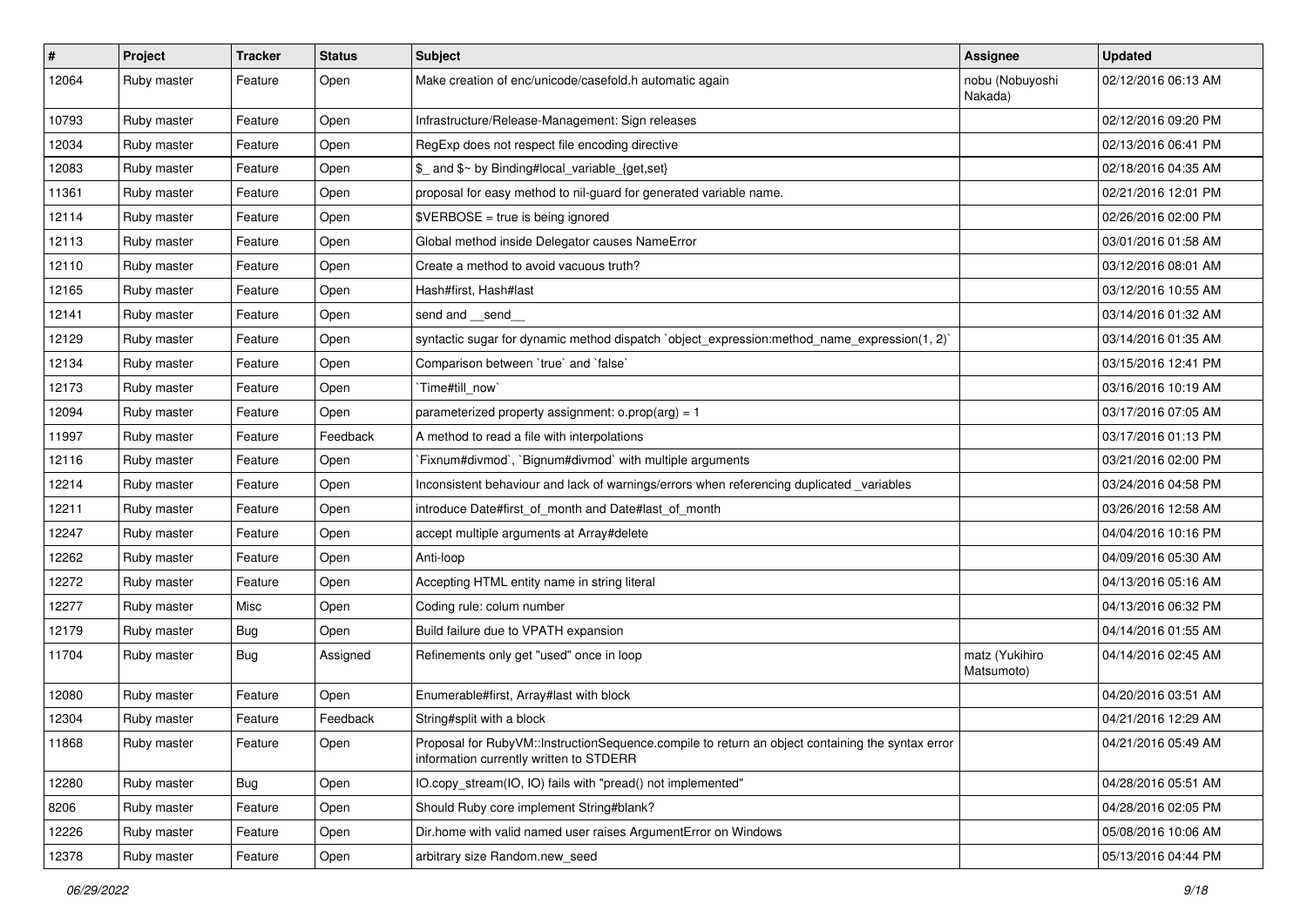| $\sharp$ | Project     | <b>Tracker</b> | <b>Status</b> | <b>Subject</b>                                                                            | <b>Assignee</b>              | <b>Updated</b>      |
|----------|-------------|----------------|---------------|-------------------------------------------------------------------------------------------|------------------------------|---------------------|
| 12380    | Ruby master | Feature        | Open          | 'Struct' as a subclass of 'Class'                                                         |                              | 05/14/2016 08:28 AM |
| 12242    | Ruby master | Feature        | Feedback      | Is it worth adding collision probability of SecureRandom functions in RubyDoc?            |                              | 05/15/2016 07:56 AM |
| 12244    | Ruby master | Feature        | Open          | Add a way to `integer - integer % num`                                                    | matz (Yukihiro<br>Matsumoto) | 05/17/2016 06:05 AM |
| 10766    | Ruby master | Misc           | Feedback      | Build failed generating RDoc documentation                                                |                              | 05/17/2016 06:37 AM |
| 11923    | Ruby master | Feature        | Open          | Put Struct accessors into separate module to allow redefining them in Struct.new's block  |                              | 05/17/2016 06:37 AM |
| 12077    | Ruby master | Feature        | Open          | Consolidate SSLSocket interface with TCPSocket                                            |                              | 05/17/2016 06:37 AM |
| 12357    | Ruby master | Feature        | Feedback      | Random#initialize with a String                                                           |                              | 05/17/2016 05:20 PM |
| 6739     | Ruby master | Feature        | Feedback      | One-line rescue statement should support specifying an exception class                    | matz (Yukihiro<br>Matsumoto) | 05/18/2016 12:42 AM |
| 7314     | Ruby master | Feature        | Assigned      | Convert Proc to Lambda doesn't work in MRI                                                | matz (Yukihiro<br>Matsumoto) | 05/21/2016 09:15 AM |
| 12263    | Ruby master | Feature        | Feedback      | Feature request: &&. operator (shorthand for foo && foo.method)                           |                              | 05/22/2016 06:03 AM |
| 12403    | Ruby master | Feature        | Open          | Optimise Regexp#match?                                                                    |                              | 05/24/2016 05:54 AM |
| 9760     | Ruby master | <b>Bug</b>     | Open          | mkmf does not allow for linking against custom libraries when a system library is present |                              | 05/24/2016 08:11 AM |
| 3001     | Ruby master | Feature        | Feedback      | Ruby stdlib: Benchmark::Tms #memberwise drops labels                                      |                              | 05/24/2016 01:42 PM |
| 12435    | Ruby master | Feature        | Open          | Using connect_nonblock to open TCP connections in Net::HTTP#connect                       |                              | 06/06/2016 12:42 AM |
| 12459    | Ruby master | Feature        | Feedback      | Add type coercion option to ARGV getopts arguements.                                      |                              | 06/06/2016 08:37 AM |
| 12281    | Ruby master | Feature        | Assigned      | Allow lexically scoped use of refinements with `using {}` block syntax                    | shugo (Shugo Maeda)          | 06/13/2016 07:44 AM |
| 12482    | Ruby master | Feature        | Open          | ArgumentError.new(nil) should give a better description                                   |                              | 06/16/2016 04:18 AM |
| 11735    | Ruby master | Feature        | Open          | Porting String#squish and String#squish! from Ruby on Rails' Active Support               | matz (Yukihiro<br>Matsumoto) | 06/24/2016 08:02 AM |
| 12595    | Ruby master | Misc           | Open          | Documentation                                                                             |                              | 07/18/2016 04:39 PM |
| 12350    | Ruby master | Feature        | Open          | Introduce Array#find! that raises an error if element not found                           |                              | 07/19/2016 06:20 AM |
| 12481    | Ruby master | Feature        | Feedback      | Add Array#view to allow opt-in copy-on-write sharing of Array contents                    |                              | 07/19/2016 09:08 AM |
| 12334    | Ruby master | Feature        | Open          | Final/Readonly Support for Fields / Instance Variables                                    |                              | 07/20/2016 01:49 AM |
| 12455    | Ruby master | Feature        | Open          | Add a way for class String to determine whether it has only numbers / digits or not       |                              | 07/20/2016 03:13 AM |
| 6265     | Ruby master | Feature        | Assigned      | Remove 'useless' 'concatenation' syntax                                                   | naruse (Yui NARUSE)          | 08/10/2016 02:36 AM |
| 12497    | Ruby master | Feature        | Assigned      | GMP version of divmod may be slower                                                       | akr (Akira Tanaka)           | 08/10/2016 03:11 AM |
| 12586    | Ruby master | Feature        | Open          | Hash#sample                                                                               |                              | 08/10/2016 04:08 AM |
| 12625    | Ruby master | Feature        | Open          | TypeError.assert, ArgumentError.assert                                                    |                              | 08/10/2016 04:36 AM |
| 8365     | Ruby master | Feature        | Feedback      | Make variables objects                                                                    | matz (Yukihiro<br>Matsumoto) | 08/19/2016 07:21 PM |
| 6842     | Ruby master | Feature        | Assigned      | Add Optional Arguments to String#strip                                                    | matz (Yukihiro<br>Matsumoto) | 08/24/2016 05:50 AM |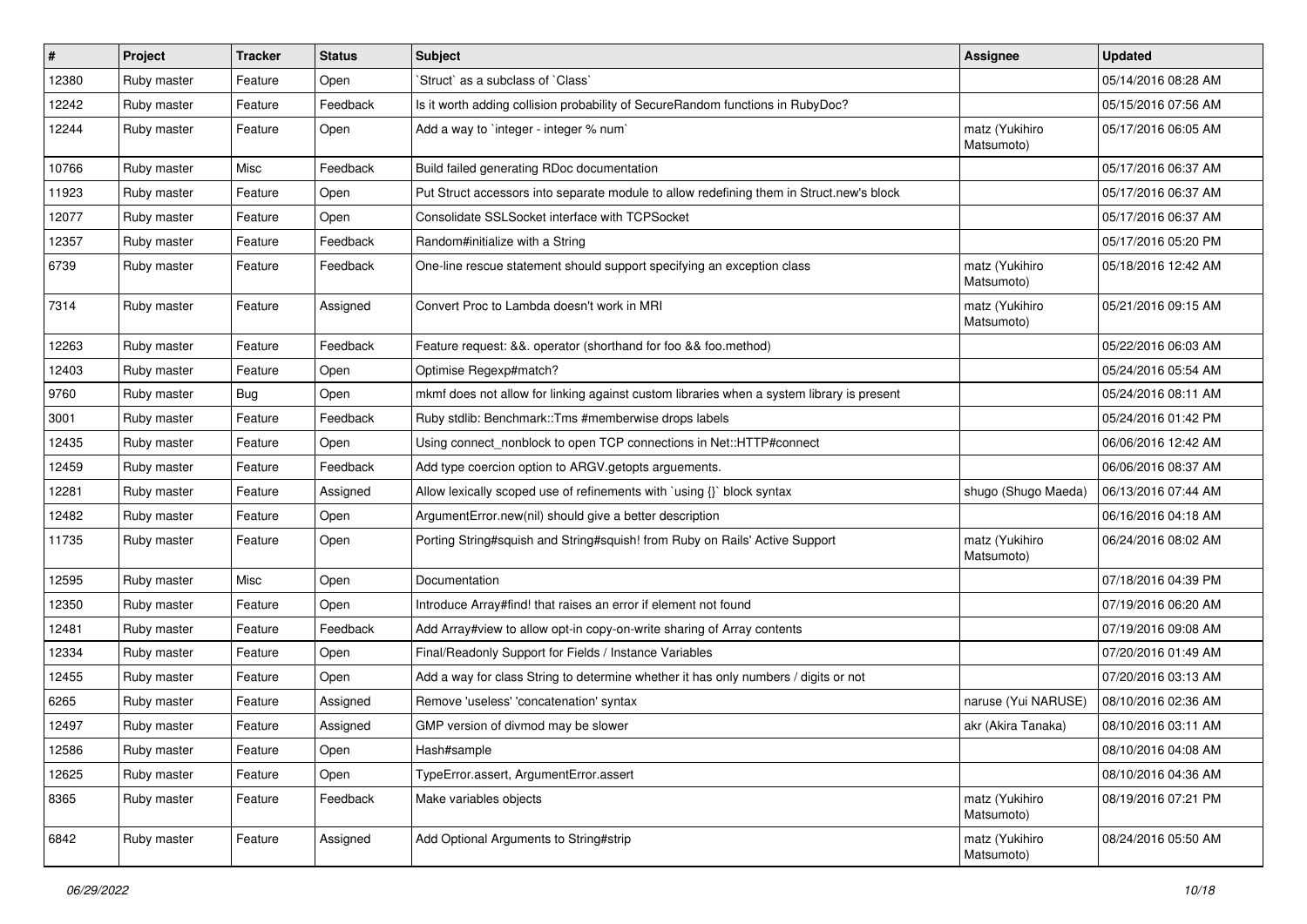| #     | Project     | <b>Tracker</b> | <b>Status</b> | Subject                                                                                                              | <b>Assignee</b>                     | <b>Updated</b>      |
|-------|-------------|----------------|---------------|----------------------------------------------------------------------------------------------------------------------|-------------------------------------|---------------------|
| 12317 | Ruby master | Feature        | Open          | Name space of a module                                                                                               |                                     | 09/04/2016 04:59 PM |
| 12653 | Ruby master | Feature        | Assigned      | Use wide WinAPI for rb_w32_getcwd                                                                                    | usa (Usaku<br>NAKAMURA)             | 09/12/2016 06:35 AM |
| 12755 | Ruby master | Feature        | Open          | optimize instruction sequence                                                                                        |                                     | 09/12/2016 07:05 AM |
| 12751 | Ruby master | Misc           | Open          | Incompatibility of Ruby 3                                                                                            |                                     | 09/14/2016 12:48 PM |
| 12744 | Ruby master | Feature        | Feedback      | Add str.reverse_each_char and str.reverse_chars                                                                      |                                     | 09/16/2016 10:41 AM |
| 12138 | Ruby master | Feature        | Feedback      | Support `Kernel#load_with_env(filename, cbase: SomeMod, cref: someMod, binding: SomeMod)<br>$# == obj$               |                                     | 09/29/2016 11:44 PM |
| 12817 | Ruby master | Feature        | Open          | Consider adding method .sample() on class Hash (if this was not yet proposed)                                        |                                     | 10/11/2016 12:57 AM |
| 9704  | Ruby master | Feature        | Open          | Refinements as files instead of modules                                                                              | matz (Yukihiro<br>Matsumoto)        | 10/11/2016 06:36 PM |
| 12843 | Ruby master | Feature        | Open          | Proposal to add a new method to class File in order to determine the name of the file without any<br>suffix          |                                     | 10/17/2016 08:56 AM |
| 12848 | Ruby master | Feature        | Assigned      | Crazy idea: Allow regex definition for methods (Do not take it seriously please)                                     |                                     | 10/18/2016 12:17 AM |
| 12858 | Ruby master | Feature        | Open          | Supporting batch-requiring of files in ruby                                                                          |                                     | 10/23/2016 08:05 AM |
| 12869 | Ruby master | Feature        | Open          | open-uri's open rejects `BOM' in encoding                                                                            |                                     | 10/25/2016 05:06 AM |
| 11428 | Ruby master | Feature        | Open          | system/exec/etc. should to_s their argument to restore Pathname functionality as it was in 1.8                       |                                     | 11/06/2016 02:17 AM |
| 11665 | Ruby master | Feature        | Open          | Support nested functions for better code organization                                                                |                                     | 11/16/2016 03:06 PM |
| 12676 | Ruby master | Feature        | Assigned      | Significant performance increase, and code conciseness, for prime_division method in prime.rb                        | marcandre<br>(Marc-Andre Lafortune) | 11/18/2016 03:46 PM |
| 4147  | Ruby master | Feature        | Feedback      | Array#sample 00000000                                                                                                |                                     | 11/21/2016 04:59 AM |
| 12964 | Ruby master | Feature        | Feedback      | Add sub? and gsub? method to string class.                                                                           |                                     | 11/22/2016 10:13 AM |
| 12715 | Ruby master | Feature        | Feedback      | Allow ruby hackers to omit having to specify class or module mandatory, if they know exactly what<br>they want to do |                                     | 11/25/2016 09:01 AM |
| 8960  | Ruby master | Feature        | Assigned      | Add Exception#backtrace_locations                                                                                    | ko1 (Koichi Sasada)                 | 11/25/2016 02:15 PM |
| 13006 | Ruby master | Feature        | Open          | backtrace of thread killer                                                                                           |                                     | 12/06/2016 01:11 AM |
| 12813 | Ruby master | Feature        | Assigned      | Calling chunk_while, slice_after, slice_before, slice_when with no block                                             | matz (Yukihiro<br>Matsumoto)        | 12/06/2016 12:58 PM |
| 13025 | Ruby master | Feature        | Feedback      | String equality operator does not perform implicit conversion                                                        |                                     | 12/12/2016 07:18 AM |
| 12852 | Ruby master | <b>Bug</b>     | Open          | URI.parse can't handle non-ascii URIs                                                                                | akira (akira yamada)                | 12/12/2016 06:39 PM |
| 12861 | Ruby master | Feature        | Feedback      | super in a block can be either lexically or dynamically scoped depending on how the block is<br>invoked              | matz (Yukihiro<br>Matsumoto)        | 12/21/2016 05:20 PM |
| 13057 | Ruby master | Misc           | Feedback      | BasicObject#_send_ documentation contains references to #send                                                        |                                     | 12/26/2016 09:49 PM |
| 13108 | Ruby master | Feature        | Open          | [Doc Request] Explicitly document Range#sum                                                                          |                                     | 01/05/2017 11:50 PM |
| 13103 | Ruby master | Feature        | Open          | [PATCH] random.c: use "_NR_" syscall prefix on Linux (instead of "SYS_")                                             |                                     | 01/11/2017 10:51 PM |
| 13048 | Ruby master | Feature        | Open          | Better way to do Regexp.new(Regexp.escape("some string"))                                                            |                                     | 01/20/2017 04:01 AM |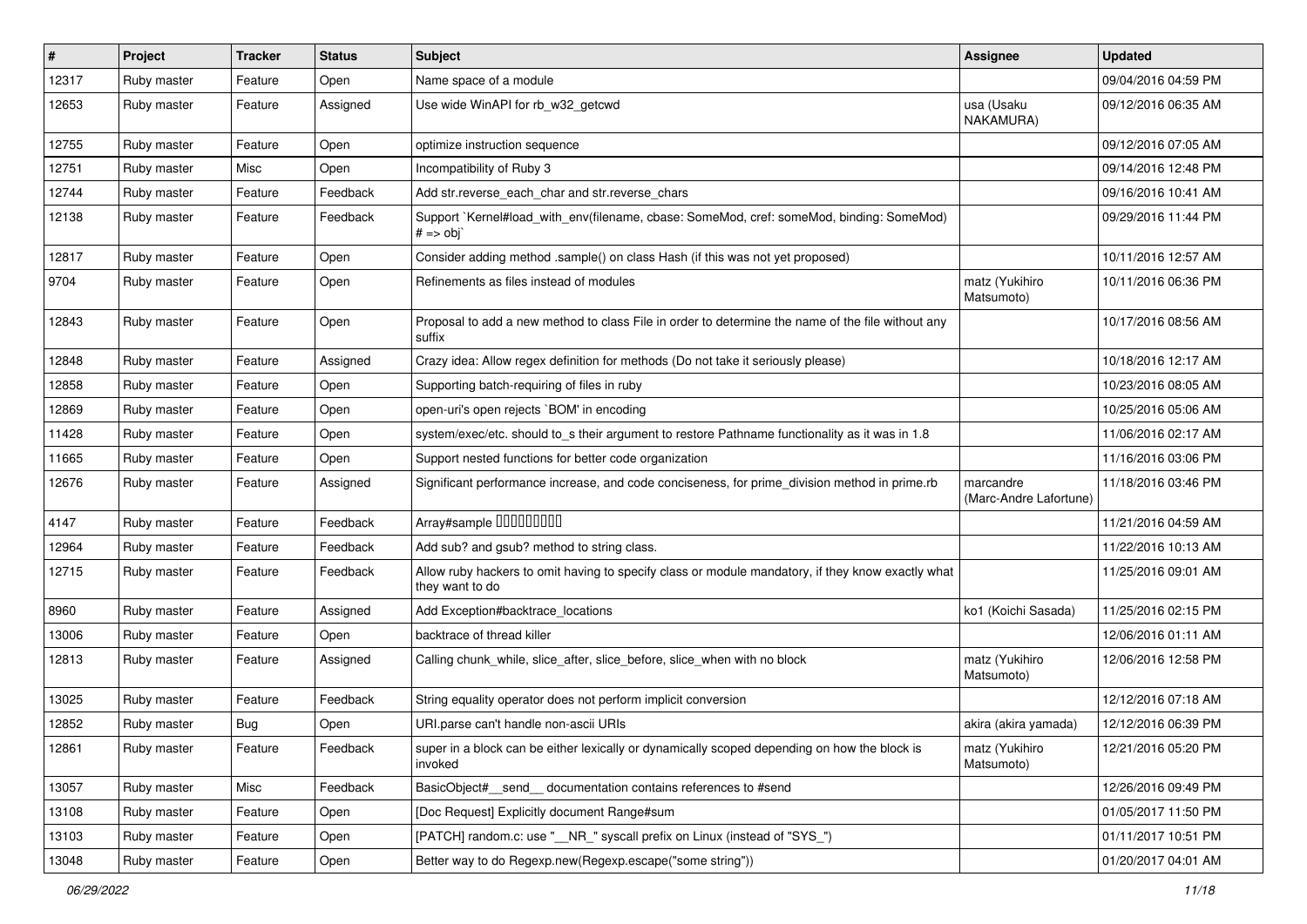| #     | Project     | <b>Tracker</b> | <b>Status</b> | <b>Subject</b>                                                                              | <b>Assignee</b>               | <b>Updated</b>      |
|-------|-------------|----------------|---------------|---------------------------------------------------------------------------------------------|-------------------------------|---------------------|
| 12969 | Ruby master | Feature        | Open          | Allow optional parameter in String#strip and related                                        |                               | 01/20/2017 08:19 AM |
| 13151 | Ruby master | Bug            | Open          | File.writable? doesn't report correctly if a directory is writable on Windows.              |                               | 01/23/2017 05:46 PM |
| 12957 | Ruby master | Feature        | Feedback      | A more OO way to create lambda Procs                                                        |                               | 01/24/2017 08:43 PM |
| 13174 | Ruby master | Feature        | Open          | Smaller id table on 64bit platform                                                          |                               | 01/31/2017 02:05 PM |
| 13207 | Ruby master | Feature        | Feedback      | Allow keyword local variable names like `class` or `for`                                    |                               | 02/13/2017 06:22 AM |
| 13209 | Ruby master | Misc           | Open          | fact.rb in ruby/sample variations                                                           |                               | 02/14/2017 12:10 AM |
| 13047 | Ruby master | Feature        | Assigned      | Use String literal instead of `String#+` for multiline pretty-printing of multiline strings | akr (Akira Tanaka)            | 02/22/2017 07:09 AM |
| 13240 | Ruby master | Feature        | Open          | Change Unicode property implementation in Onigmo from inversion lists to direct lookup      |                               | 02/22/2017 08:01 AM |
| 13026 | Ruby master | Feature        | Open          | Public singleton methods                                                                    |                               | 02/22/2017 06:53 PM |
| 12790 | Ruby master | Feature        | Open          | Better inspect for stdlib classes                                                           |                               | 02/27/2017 08:36 PM |
| 13259 | Ruby master | Feature        | Open          | Kernel#Date                                                                                 |                               | 02/28/2017 12:09 PM |
| 12735 | Ruby master | Feature        | Feedback      | TCP Server documentation improvement                                                        | zzak (Zachary Scott)          | 03/01/2017 08:42 PM |
| 13290 | Ruby master | Feature        | Feedback      | A method to use a hash like in a case construction                                          |                               | 03/13/2017 07:28 AM |
| 13269 | Ruby master | Bug            | Assigned      | test/readline/test_readline.rb and mingw                                                    | nobu (Nobuyoshi<br>Nakada)    | 03/13/2017 08:56 AM |
| 13314 | Ruby master | Feature        | Open          | $dig =$                                                                                     |                               | 03/14/2017 12:55 PM |
| 13095 | Ruby master | Feature        | Open          | [PATCH] io.c (rb_f_syscall): remove deprecation notice                                      |                               | 03/26/2017 06:21 AM |
| 13388 | Ruby master | Feature        | Assigned      | gc.c: Add GC.get_parameters and .set_parameters                                             | ko1 (Koichi Sasada)           | 03/30/2017 10:52 AM |
| 13166 | Ruby master | Feature        | Feedback      | Feature Request: Byte Arrays for Ruby 3                                                     |                               | 03/31/2017 08:04 AM |
| 13263 | Ruby master | Feature        | Open          | Add companion integer nth-root method to recent Integer#isqrt                               |                               | 04/05/2017 12:49 AM |
| 13164 | Ruby master | <b>Bug</b>     | Open          | A second `SystemStackError` exception results in `Segmentation fault (core dumped)`         |                               | 04/14/2017 01:05 PM |
| 13252 | Ruby master | Feature        | Assigned      | C API for creating strings without copying                                                  | ko1 (Koichi Sasada)           | 04/17/2017 07:22 AM |
| 12573 | Ruby master | Feature        | Open          | Introduce a straightforward way to discover whether a process is running                    |                               | 04/19/2017 12:05 PM |
| 13485 | Ruby master | <b>Bug</b>     | Open          | MinGW TestEnumerable#test_callcc SEGV info                                                  |                               | 04/19/2017 04:17 PM |
| 13497 | Ruby master | Misc           | Open          | Docs, code samples, Ripper example                                                          |                               | 04/23/2017 04:27 AM |
| 13500 | Ruby master | <b>Bug</b>     | Open          | MinGW TestArity#test_proc_err_mess stops testing                                            |                               | 04/26/2017 03:27 PM |
| 9116  | Ruby master | Feature        | Open          | String#rsplit missing                                                                       |                               | 04/27/2017 10:00 AM |
| 12473 | Ruby master | <b>Bug</b>     | Assigned      | Test failure on fedora with TestTimeExtension#test huge precision                           | nobu (Nobuyoshi<br>Nakada)    | 04/28/2017 01:45 PM |
| 12582 | Ruby master | Bug            | Assigned      | OpenSSL Authenticated Encryption should check for tag length                                | rhenium (Kazuki<br>Yamaguchi) | 04/28/2017 01:45 PM |
| 12725 | Ruby master | Bug            | Assigned      | Trying to use ./miniruby before it exists                                                   | nobu (Nobuyoshi<br>Nakada)    | 04/28/2017 01:45 PM |
| 13211 | Ruby master | Feature        | Open          | Hash#delete taking a splat                                                                  |                               | 04/29/2017 08:41 PM |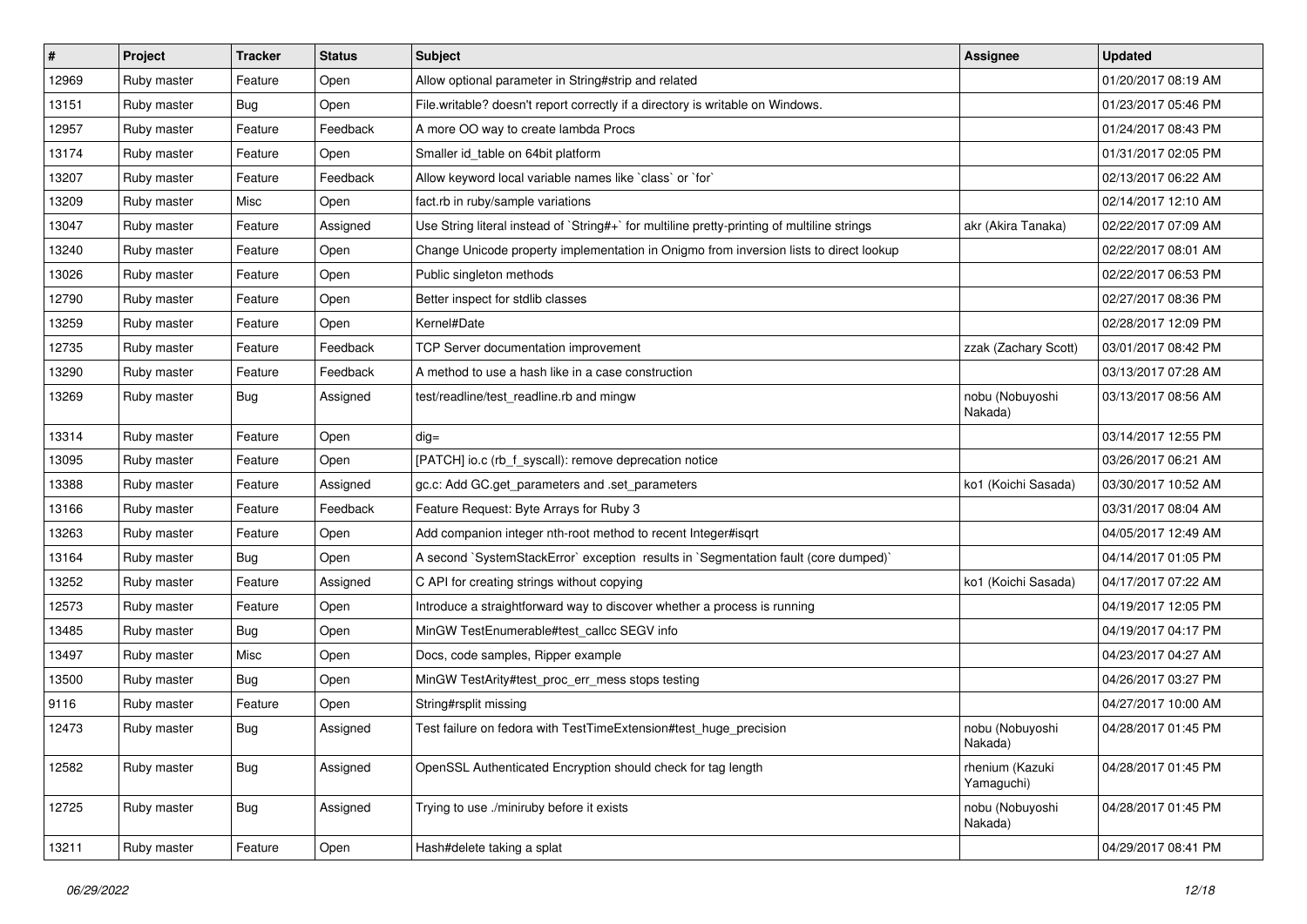| $\vert$ # | Project     | <b>Tracker</b> | <b>Status</b> | <b>Subject</b>                                                                                                                                        | Assignee                        | Updated             |
|-----------|-------------|----------------|---------------|-------------------------------------------------------------------------------------------------------------------------------------------------------|---------------------------------|---------------------|
| 13559     | Ruby master | Feature        | Feedback      | Change implementation of Feature #6721                                                                                                                |                                 | 05/18/2017 12:31 PM |
| 13333     | Ruby master | Feature        | Open          | block to yield                                                                                                                                        |                                 | 05/19/2017 09:01 AM |
| 13542     | Ruby master | <b>Bug</b>     | Open          | MinGW trunk Builds - Summary of Issues                                                                                                                |                                 | 05/19/2017 07:04 PM |
| 13577     | Ruby master | Feature        | Assigned      | Digest file accidentally receives File object but uses file path                                                                                      | nobu (Nobuyoshi<br>Nakada)      | 05/20/2017 06:50 PM |
| 13588     | Ruby master | Feature        | Feedback      | Add Encoding#min_char_size, #max_char_size, #minmax_char_size                                                                                         |                                 | 05/29/2017 07:51 AM |
| 13622     | Ruby master | Misc           | Assigned      | Documentation missing                                                                                                                                 | stomar (Marcus<br>Stollsteimer) | 06/03/2017 07:27 AM |
| 13634     | Ruby master | Misc           | Open          | NilClass is lying about respond_to?(:clone)                                                                                                           |                                 | 06/06/2017 08:27 AM |
| 13644     | Ruby master | Bug            | Open          | Windows - Setting Time.now                                                                                                                            |                                 | 06/11/2017 03:43 AM |
| 12399     | Ruby master | Feature        | Feedback      | Restricted, safe version of `Kernel#eval`                                                                                                             |                                 | 06/13/2017 12:24 AM |
| 13378     | Ruby master | Feature        | Open          | Eliminate 4 of 8 syscalls when requiring file by absolute path                                                                                        | nobu (Nobuyoshi<br>Nakada)      | 06/16/2017 07:57 AM |
| 13385     | Ruby master | Feature        | Open          | [PATCH] Make Resolv::DNS::Name validation similar to host and dig commands                                                                            | akr (Akira Tanaka)              | 06/16/2017 08:04 AM |
| 13668     | Ruby master | Feature        | Open          | Show / log test-all skips in CI here or at http://rubyci.org/?                                                                                        |                                 | 06/20/2017 03:30 AM |
| 12968     | Ruby master | Feature        | Open          | Allow default value via block for Integer(), Float() and Rational()                                                                                   |                                 | 06/28/2017 05:53 PM |
| 13681     | Ruby master | Feature        | Open          | Ruby digest init fails in FIPS mode when built against OpenSSL ~> 1.0.1                                                                               |                                 | 07/04/2017 05:17 PM |
| 13434     | Ruby master | Feature        | Open          | better method definition in C API                                                                                                                     |                                 | 07/13/2017 07:41 AM |
| 13512     | Ruby master | Feature        | Open          | <b>System Threads</b>                                                                                                                                 | ko1 (Koichi Sasada)             | 07/14/2017 07:08 AM |
| 13765     | Ruby master | Feature        | Open          | Add Proc#bind                                                                                                                                         |                                 | 07/26/2017 01:31 PM |
| 13721     | Ruby master | Feature        | Assigned      | [PATCH] net/imap: dedupe attr keys in Net::IMAP::FetchData                                                                                            | normalperson (Eric<br>Wong)     | 07/27/2017 09:51 AM |
| 13787     | Ruby master | Misc           | Open          | The path to Ruby 3.x - would it be useful to have a separate thread here at the tracker, for<br>discussions and issues and ideas related to ruby 3.x? |                                 | 08/08/2017 08:29 AM |
| 13804     | Ruby master | Misc           | Open          | Protected methods cannot be overridden                                                                                                                |                                 | 08/10/2017 09:41 PM |
| 13805     | Ruby master | Feature        | Open          | Make refinement scoping to be like that of constants                                                                                                  |                                 | 08/13/2017 10:52 PM |
| 13516     | Ruby master | Feature        | Assigned      | Improve the text of the circular require warning                                                                                                      | nobu (Nobuyoshi<br>Nakada)      | 08/31/2017 05:49 AM |
| 13639     | Ruby master | Feature        | Open          | Add "RTMIN" and "RTMAX" to Signal.list                                                                                                                |                                 | 08/31/2017 09:06 AM |
| 13072     | Ruby master | Misc           | Open          | Current state of date standard library                                                                                                                |                                 | 09/02/2017 05:38 PM |
| 13881     | Ruby master | Feature        | Open          | Use getcontext/setcontext on OS X                                                                                                                     |                                 | 09/08/2017 09:13 AM |
| 13245     | Ruby master | Feature        | Open          | [PATCH] reject inter-thread TLS modification                                                                                                          |                                 | 09/12/2017 12:54 PM |
| 13924     | Ruby master | Feature        | Open          | Add headings/hints to RubyVM::InstructionSequence#disasm                                                                                              |                                 | 09/20/2017 01:40 PM |
| 13934     | Ruby master | Feature        | Open          | [Feature request] Being able to set a default encoding other than Unicode on a "per-project" basis                                                    |                                 | 09/25/2017 05:18 AM |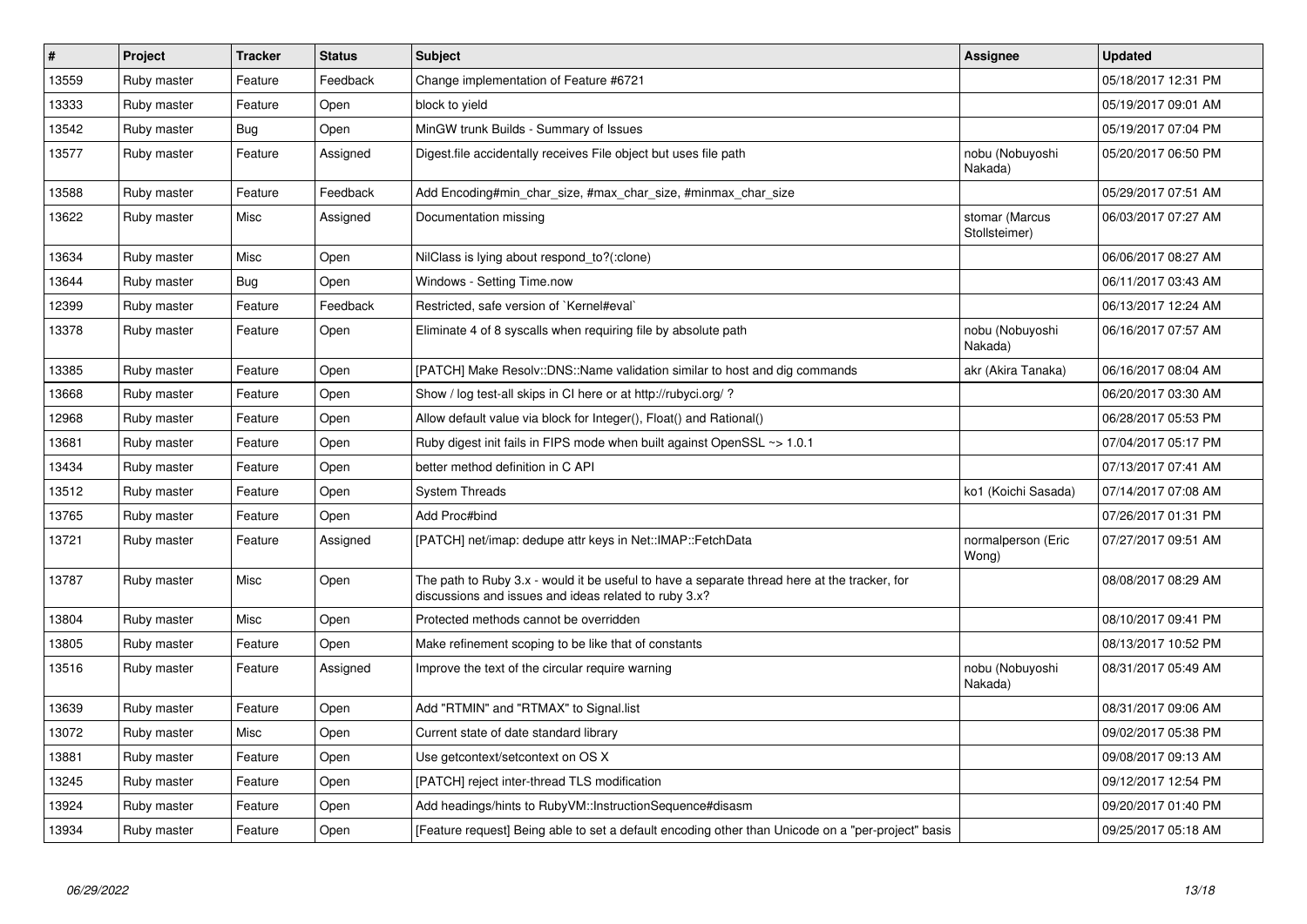| $\pmb{\#}$ | Project     | <b>Tracker</b> | <b>Status</b> | <b>Subject</b>                                                                                                        | Assignee                     | <b>Updated</b>      |
|------------|-------------|----------------|---------------|-----------------------------------------------------------------------------------------------------------------------|------------------------------|---------------------|
| 11484      | Ruby master | Feature        | Feedback      | add output offset for readpartial/read_nonblock/etc                                                                   | matz (Yukihiro<br>Matsumoto) | 09/25/2017 07:28 AM |
| 13332      | Ruby master | Feature        | Feedback      | Forwardable#def instance delegator nil                                                                                | nobu (Nobuyoshi<br>Nakada)   | 09/25/2017 08:20 AM |
| 13613      | Ruby master | Feature        | Feedback      | Prefer that require/require_relative/load to tell us permission error if the target file is unreadable                |                              | 09/25/2017 12:16 PM |
| 13922      | Ruby master | Feature        | Open          | Consider showing warning messages about same-named aliases - either directly or perhaps via<br>the "did you mean gem" |                              | 09/25/2017 12:21 PM |
| 13221      | Ruby master | Feature        | Assigned      | [PATCH] gems/bundled_gems: add "curses" RubyGem                                                                       | naruse (Yui NARUSE)          | 09/25/2017 06:32 PM |
| 13927      | Ruby master | Feature        | Open          | Integrate module_function as a core language type                                                                     |                              | 09/25/2017 10:30 PM |
| 13923      | Ruby master | Feature        | Feedback      | Idiom to release resources safely, with less indentations                                                             |                              | 09/26/2017 08:31 AM |
| 13395      | Ruby master | Feature        | Open          | Add a method to check for not nil                                                                                     |                              | 09/30/2017 12:53 PM |
| 12648      | Ruby master | Feature        | Open          | Enumerable#sort_by` with descending option                                                                            |                              | 10/05/2017 10:24 AM |
| 13936      | Ruby master | Feature        | Open          | Make regular expressions debugable                                                                                    |                              | 10/07/2017 01:25 AM |
| 14025      | Ruby master | Feature        | Open          | #initialize with ivars                                                                                                |                              | 10/19/2017 06:50 AM |
| 13610      | Ruby master | Feature        | Assigned      | IPAddr doesn't provide helpful methods to get the subnet or IP address                                                | knu (Akinori MUSHA)          | 10/20/2017 01:13 AM |
| 13869      | Ruby master | Feature        | Open          | Filter non directories from Dir.glob                                                                                  |                              | 10/20/2017 01:58 AM |
| 14037      | Ruby master | Misc           | Open          | Writing doxygen document comments to static functions                                                                 |                              | 10/21/2017 07:48 AM |
| 8833       | Ruby master | Feature        | Feedback      | [PATCH] IPAddr#pred                                                                                                   | knu (Akinori MUSHA)          | 10/21/2017 05:15 PM |
| 14040      | Ruby master | Feature        | Open          | deprecate HTTP.version 1 2                                                                                            |                              | 10/22/2017 09:32 AM |
| 7968       | Ruby master | Bug            | Assigned      | Poor UDPSocket#send performance in ruby 2.0.0 on windows                                                              | cruby-windows                | 10/23/2017 12:23 AM |
| 13933      | Ruby master | Feature        | Open          | Add Range#empty?                                                                                                      |                              | 10/25/2017 09:19 AM |
| 12854      | Ruby master | Feature        | Feedback      | Proc#curry should return an instance of the class, not Proc                                                           |                              | 10/25/2017 09:59 PM |
| 14049      | Ruby master | Bug            | Open          | SEGV svn 60401 require relative                                                                                       |                              | 10/26/2017 05:25 PM |
| 10183      | Ruby master | Feature        | Open          | An alternative name for method `class`                                                                                |                              | 10/31/2017 11:42 AM |
| 14077      | Ruby master | Feature        | Open          | Add Encoding::FILESYSTEM and Encoding::LOCALE constants                                                               |                              | 11/03/2017 09:31 PM |
| 14064      | Ruby master | Bug            | Open          | test-all with and without -j - incorrect assertions and missing test methods                                          |                              | 11/03/2017 10:54 PM |
| 14083      | Ruby master | <b>Bug</b>     | Open          | Refinement in block calling incorrect method                                                                          |                              | 11/05/2017 07:36 PM |
| 14084      | Ruby master | Feature        | Open          | Introduce Enumerator#next?                                                                                            |                              | 11/06/2017 03:28 PM |
| 14079      | Ruby master | Feature        | Open          | Validate argument list without calling method                                                                         |                              | 11/07/2017 03:20 AM |
| 14092      | Ruby master | Feature        | Open          | Add extension key argument to Tempfile                                                                                |                              | 11/08/2017 06:47 PM |
| 11955      | Ruby master | Feature        | Assigned      | Expose Object that Receives logs in Logger                                                                            | sonots (Naotoshi Seo)        | 11/09/2017 11:35 AM |
| 14066      | Ruby master | Feature        | Assigned      | Add CAA DNS RR on Resolv                                                                                              | akr (Akira Tanaka)           | 11/10/2017 06:50 AM |
| 13571      | Ruby master | <b>Bug</b>     | Open          | Script arguments, encoding, windows / MinGW                                                                           |                              | 11/12/2017 10:53 PM |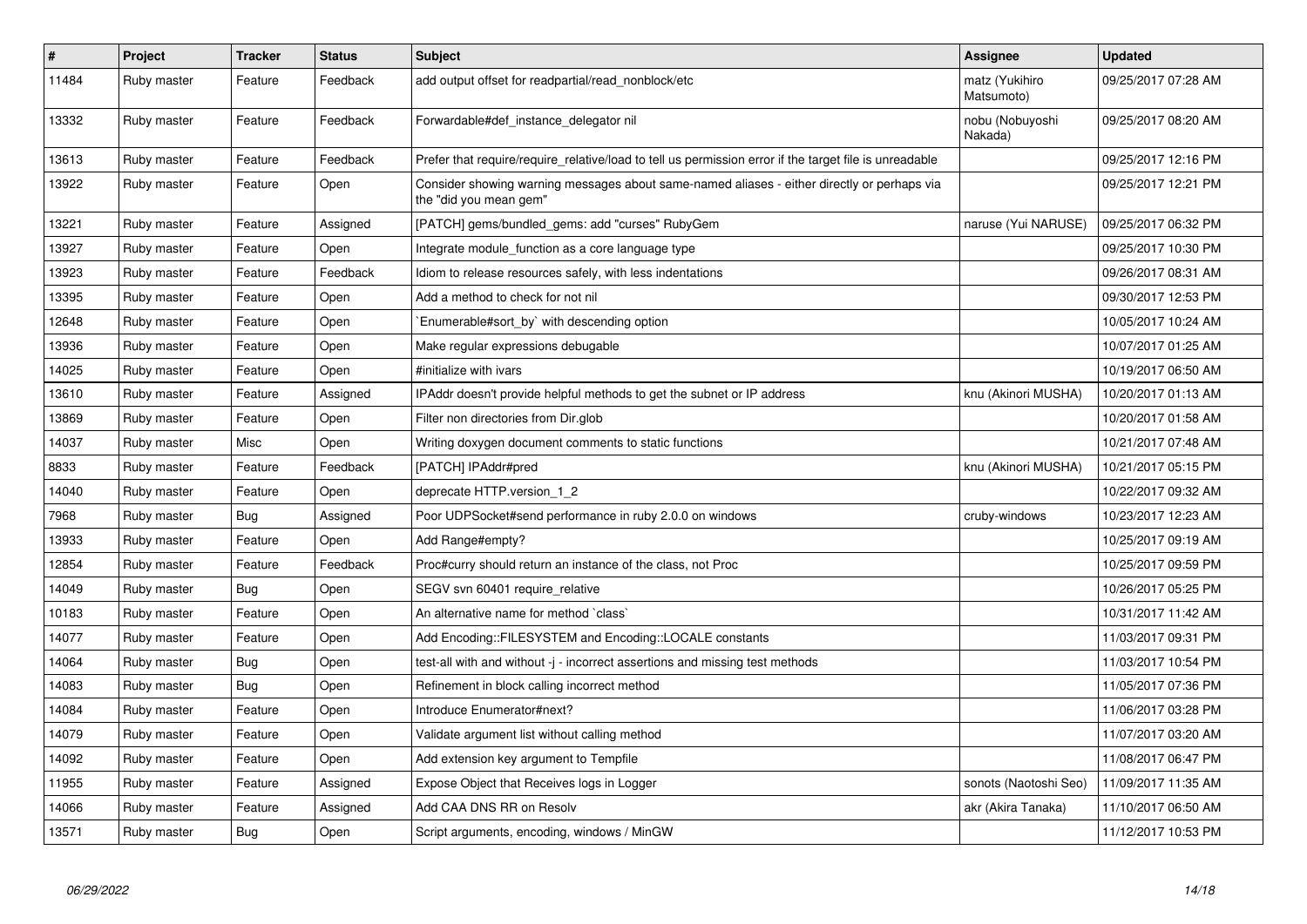| #     | Project     | <b>Tracker</b> | <b>Status</b> | <b>Subject</b>                                                                                 | Assignee                            | <b>Updated</b>      |
|-------|-------------|----------------|---------------|------------------------------------------------------------------------------------------------|-------------------------------------|---------------------|
| 14116 | Ruby master | Feature        | Feedback      | Add Matrix #exponentiate method as Matlab's exp                                                | marcandre<br>(Marc-Andre Lafortune) | 11/20/2017 06:52 AM |
| 12700 | Ruby master | Feature        | Open          | regexg heredoc support                                                                         |                                     | 11/24/2017 12:53 AM |
| 14128 | Ruby master | Feature        | Open          | Introduce Hash#delete default value                                                            | matz (Yukihiro<br>Matsumoto)        | 11/25/2017 04:41 PM |
| 13763 | Ruby master | Feature        | Open          | Trigger "unused variable warning" for unused variables in parameter lists                      |                                     | 11/28/2017 04:49 AM |
| 13696 | Ruby master | Feature        | Open          | Add exchange and noreplace options to File.rename                                              | Glass_saga (Masaki<br>Matsushita)   | 12/01/2017 04:34 PM |
| 13124 | Ruby master | Feature        | Open          | Should #puts convert to external encoding?                                                     |                                     | 12/01/2017 06:45 PM |
| 14149 | Ruby master | Misc           | Open          | Ruby Birthday Thread - 25th years anniversary                                                  |                                     | 12/02/2017 01:40 AM |
| 14129 | Ruby master | Feature        | Open          | Feature Request: sockets - add support for recvmmsg                                            |                                     | 12/12/2017 08:35 AM |
| 14052 | Ruby master | Feature        | Open          | Introduce SecureRandom.with chars                                                              |                                     | 12/12/2017 08:59 AM |
| 14190 | Ruby master | Misc           | Open          | What are the semantics of \$SAFE?                                                              |                                     | 12/15/2017 10:28 PM |
| 9992  | Ruby master | Feature        | Open          | Access Modifiers (Internal Interfaces)                                                         |                                     | 12/18/2017 03:04 PM |
| 2324  | Ruby master | Feature        | Assigned      | Dir instance methods for relative path                                                         | nobu (Nobuyoshi<br>Nakada)          | 12/25/2017 05:58 PM |
| 2715  | Ruby master | Feature        | Feedback      | Optimization to avoid spawning shell in Kernel#system call should check for failure conditions |                                     | 12/25/2017 06:00 PM |
| 3388  | Ruby master | Feature        | Feedback      | regexp support for start_with? and end_with?                                                   | naruse (Yui NARUSE)                 | 12/25/2017 06:02 PM |
| 3608  | Ruby master | Feature        | Assigned      | Enhancing Pathname#each child to be lazy                                                       | akr (Akira Tanaka)                  | 12/25/2017 06:14 PM |
| 3731  | Ruby master | Feature        | Assigned      | Easier Embedding API for Ruby                                                                  | ko1 (Koichi Sasada)                 | 12/25/2017 06:14 PM |
| 3953  | Ruby master | Feature        | Assigned      | TCPSocket / UDPSocket do not accept IPAddr objects.                                            | knu (Akinori MUSHA)                 | 12/25/2017 06:14 PM |
| 4040  | Ruby master | Bug            | Assigned      | SystemStackError with Hash[*a] for Large a                                                     | ko1 (Koichi Sasada)                 | 12/25/2017 06:14 PM |
| 4046  | Ruby master | Feature        | Feedback      | Saving C's **argy and cwd allows Ruby programs to reliably restart themselves                  |                                     | 12/25/2017 06:14 PM |
| 4247  | Ruby master | Feature        | Assigned      | New features for Array#sample, Array#choice                                                    | mame (Yusuke Endoh)                 | 12/25/2017 06:14 PM |
| 4264  | Ruby master | Feature        | Feedback      | General type coercion protocol for Ruby                                                        | matz (Yukihiro<br>Matsumoto)        | 12/25/2017 06:14 PM |
| 4434  | Ruby master | <b>Bug</b>     | Feedback      | make test-all "-j10000" DODODODODODODODODO                                                     | sorah (Sorah<br>Fukumori)           | 12/25/2017 06:14 PM |
| 4464  | Ruby master | Feature        | Assigned      | [PATCH] add Fcntl:: Flock object for easier use of POSIX file locks                            | kosaki (Motohiro<br>KOSAKI)         | 12/25/2017 06:14 PM |
| 4514  | Ruby master | Feature        | Assigned      | #deep_clone and #deep_dup for Objects                                                          | matz (Yukihiro<br>Matsumoto)        | 12/25/2017 06:14 PM |
| 4521  | Ruby master | Feature        | Assigned      | NoMethodError#message may take very long to execute                                            | matz (Yukihiro<br>Matsumoto)        | 12/25/2017 06:14 PM |
| 4592  | Ruby master | Feature        | Assigned      | Tempfile0000000                                                                                | matz (Yukihiro<br>Matsumoto)        | 12/25/2017 06:14 PM |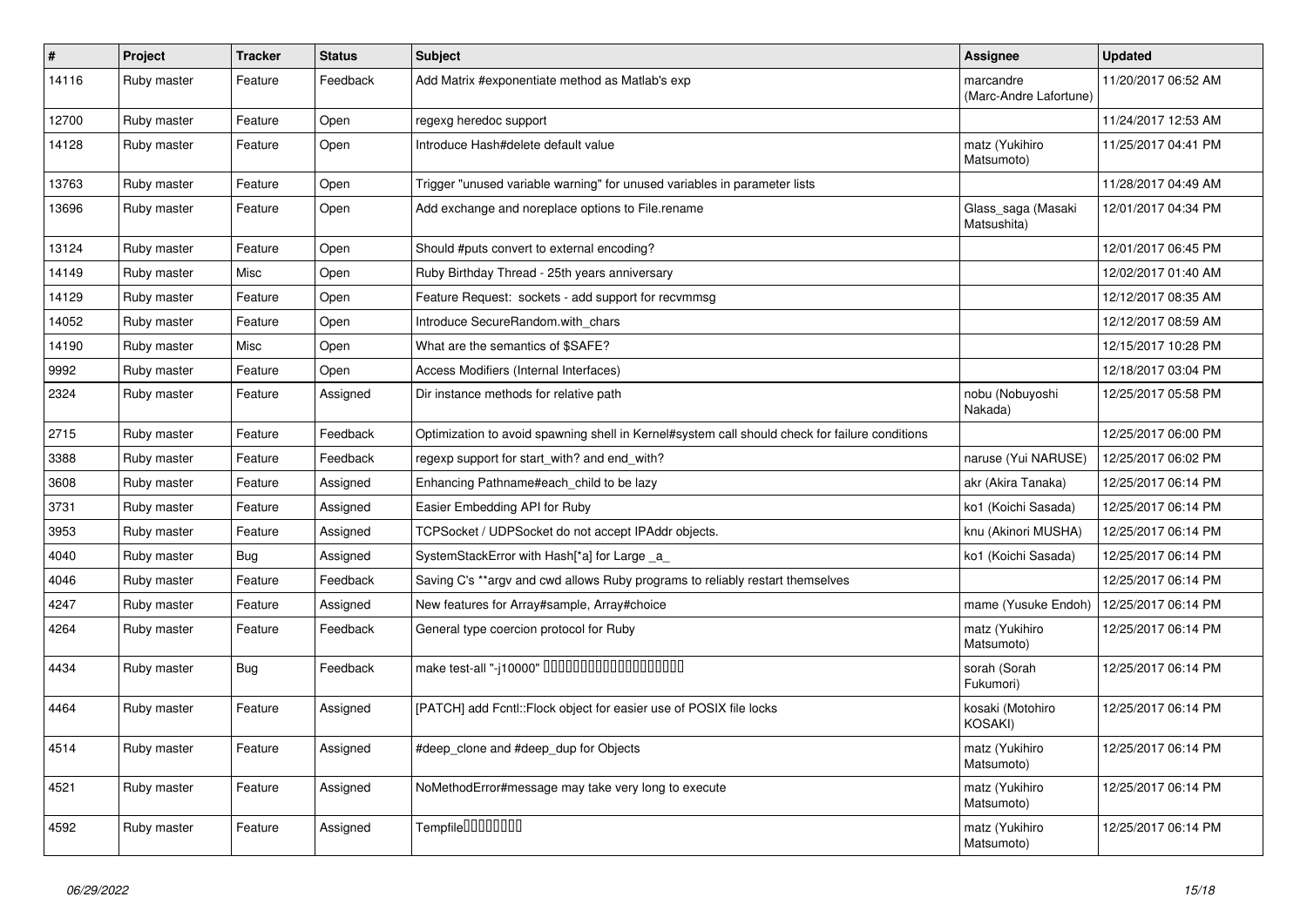| $\pmb{\#}$ | Project     | <b>Tracker</b> | <b>Status</b> | Subject                                                            | <b>Assignee</b>              | <b>Updated</b>      |
|------------|-------------|----------------|---------------|--------------------------------------------------------------------|------------------------------|---------------------|
| 4645       | Ruby master | Feature        | Feedback      | Pass existing buffer to getsockopt                                 |                              | 12/25/2017 06:14 PM |
| 4712       | Ruby master | Feature        | Feedback      | File.writable? inaccurate in windows                               |                              | 12/25/2017 06:14 PM |
| 4818       | Ruby master | Feature        | Assigned      | Add method marshalable?                                            | matz (Yukihiro<br>Matsumoto) | 12/25/2017 06:15 PM |
| 4924       | Ruby master | Feature        | Assigned      | mkmf have_header fails with C++ headers                            | nobu (Nobuyoshi<br>Nakada)   | 12/25/2017 06:15 PM |
| 5064       | Ruby master | Feature        | Assigned      | HTTP user-agent class                                              | matz (Yukihiro<br>Matsumoto) | 12/25/2017 06:15 PM |
| 5133       | Ruby master | Feature        | Assigned      | Array#unzip as an alias of Array#transpose                         | mrkn (Kenta Murata)          | 12/25/2017 06:15 PM |
| 5145       | Ruby master | Feature        | Feedback      | Function extension of Array#transpose                              |                              | 12/25/2017 06:15 PM |
| 5174       | Ruby master | Feature        | Feedback      | Export ruby_init_prelude()                                         | nobu (Nobuyoshi<br>Nakada)   | 12/25/2017 06:15 PM |
| 5310       | Ruby master | Feature        | Assigned      | Integral objects                                                   | mrkn (Kenta Murata)          | 12/25/2017 06:15 PM |
| 5360       | Ruby master | Feature        | Feedback      | BasicObject#binding                                                |                              | 12/25/2017 06:15 PM |
| 5389       | Ruby master | Feature        | Assigned      | New method Enumerator#iterate                                      | matz (Yukihiro<br>Matsumoto) | 12/25/2017 06:15 PM |
| 5434       | Ruby master | Feature        | Assigned      | Allow per-class whitelisting of methods safe to expose through DRb | seki (Masatoshi Seki)        | 12/25/2017 06:15 PM |
| 5445       | Ruby master | Feature        | Assigned      | Need RUBYOPT -r before ARGV -r                                     | matz (Yukihiro<br>Matsumoto) | 12/25/2017 06:15 PM |
| 5461       | Ruby master | Feature        | Assigned      | Add pipelining to Net::HTTP                                        | naruse (Yui NARUSE)          | 12/25/2017 06:15 PM |
| 5558       | Ruby master | Feature        | Assigned      | String#% strange arity errors                                      | matz (Yukihiro<br>Matsumoto) | 12/25/2017 06:15 PM |
| 5582       | Ruby master | Feature        | Assigned      | Allow clone of singleton methods on a BasicObject                  | matz (Yukihiro<br>Matsumoto) | 12/25/2017 06:15 PM |
| 5606       | Ruby master | Feature        | Feedback      | String#each_match(regexp)                                          |                              | 12/25/2017 06:15 PM |
| 5643       | Ruby master | Feature        | Assigned      | require/load options and binding option                            | matz (Yukihiro<br>Matsumoto) | 12/25/2017 06:15 PM |
| 5644       | Ruby master | Feature        | Feedback      | add Enumerable#exclude? antonym                                    | matz (Yukihiro<br>Matsumoto) | 12/25/2017 06:15 PM |
| 5654       | Ruby master | Feature        | Assigned      | Introduce global lock to avoid concurrent require                  | nahi (Hiroshi<br>Nakamura)   | 12/25/2017 06:15 PM |
| 5673       | Ruby master | Feature        | Feedback      | undef_method probably doesn't need to raise an error               | matz (Yukihiro<br>Matsumoto) | 12/25/2017 06:15 PM |
| 5741       | Ruby master | Feature        | Assigned      | Secure Erasure of Passwords                                        | matz (Yukihiro<br>Matsumoto) | 12/25/2017 06:15 PM |
| 5749       | Ruby master | Feature        | Assigned      | new method String#match_all needed                                 | matz (Yukihiro<br>Matsumoto) | 12/25/2017 06:15 PM |
| 5805       | Ruby master | Feature        | Feedback      | object_hexid                                                       |                              | 12/25/2017 06:15 PM |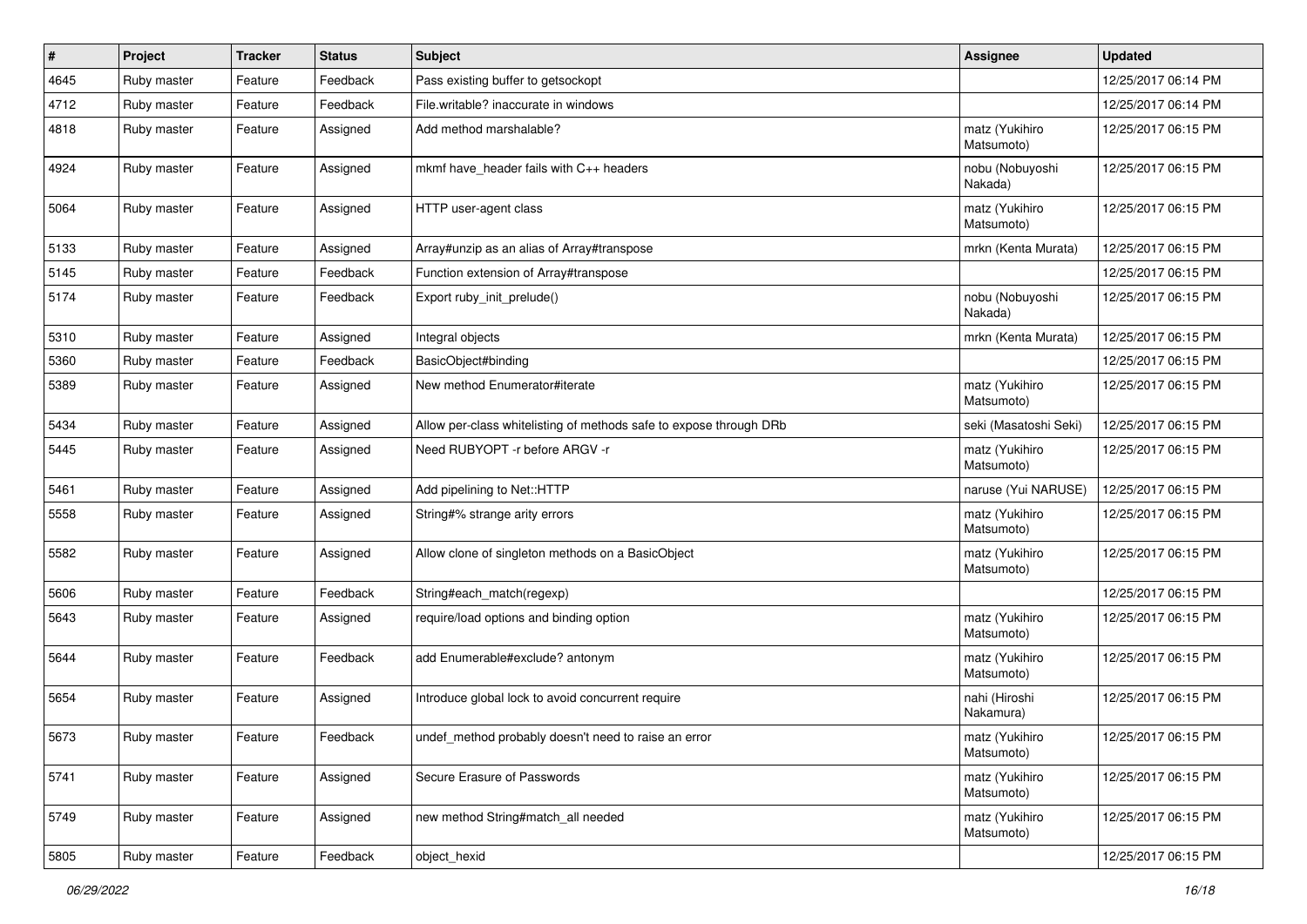| $\sharp$ | Project     | <b>Tracker</b> | <b>Status</b> | <b>Subject</b>                                                              | Assignee                     | <b>Updated</b>      |
|----------|-------------|----------------|---------------|-----------------------------------------------------------------------------|------------------------------|---------------------|
| 5970     | Ruby master | Feature        | Assigned      | Add Enumerable#join with same semantics as Array#join                       | matz (Yukihiro<br>Matsumoto) | 12/25/2017 06:15 PM |
| 6263     | Ruby master | Feature        | Feedback      | Simple access to toplevel object (main)                                     |                              | 12/25/2017 06:15 PM |
| 6277     | Ruby master | Feature        | Assigned      | Hash#convert_key                                                            | matz (Yukihiro<br>Matsumoto) | 12/25/2017 06:15 PM |
| 6293     | Ruby master | Feature        | Assigned      | new queue / blocking queues                                                 | matz (Yukihiro<br>Matsumoto) | 12/25/2017 06:15 PM |
| 6315     | Ruby master | Feature        | Feedback      | handler to trace output of each line of code executed                       |                              | 12/25/2017 06:15 PM |
| 6317     | Ruby master | Feature        | Assigned      |                                                                             | matz (Yukihiro<br>Matsumoto) | 12/25/2017 06:15 PM |
| 6337     | Ruby master | Feature        | Assigned      | FileUtils#sync                                                              | matz (Yukihiro<br>Matsumoto) | 12/25/2017 06:15 PM |
| 6351     | Ruby master | <b>Bug</b>     | Assigned      | transcode table generator does not support multi characters of Unicode      | duerst (Martin Dürst)        | 12/25/2017 06:15 PM |
| 6354     | Ruby master | Feature        | Assigned      | Remove escape (break/return/redo/next support) from class/module scope      | matz (Yukihiro<br>Matsumoto) | 12/25/2017 06:15 PM |
| 6367     | Ruby master | Feature        | Feedback      | #same? for Enumerable                                                       | matz (Yukihiro<br>Matsumoto) | 12/25/2017 06:15 PM |
| 6376     | Ruby master | Feature        | Assigned      | Feature lookup and checking if feature is loaded                            | matz (Yukihiro<br>Matsumoto) | 12/25/2017 06:15 PM |
| 6399     | Ruby master | Feature        | Feedback      | IO.read ignores valid open_args on Windows                                  | usa (Usaku<br>NAKAMURA)      | 12/25/2017 06:15 PM |
| 6413     | Ruby master | Feature        | Assigned      | Make Dir.entries default to Dir.entries(Dir.pwd)                            | matz (Yukihiro<br>Matsumoto) | 12/25/2017 06:15 PM |
| 6442     | Ruby master | Feature        | Feedback      | <b>CRUDify Hash class</b>                                                   | trans (Thomas Sawyer)        | 12/25/2017 06:15 PM |
| 6444     | Ruby master | Feature        | Feedback      | alias for String#index                                                      |                              | 12/25/2017 06:15 PM |
| 6445     | Ruby master | Feature        | Assigned      | request for default length/position on string index                         | matz (Yukihiro<br>Matsumoto) | 12/25/2017 06:15 PM |
| 6478     | Ruby master | Feature        | Feedback      | BasicObject#_class_                                                         | matz (Yukihiro<br>Matsumoto) | 12/25/2017 06:15 PM |
| 6507     | Ruby master | Feature        | Feedback      | <b>File Literal</b>                                                         |                              | 12/25/2017 06:15 PM |
| 6515     | Ruby master | Feature        | Feedback      | array.c: added method that verifies if an Array is part of another          | matz (Yukihiro<br>Matsumoto) | 12/25/2017 06:15 PM |
| 6611     | Ruby master | Feature        | Assigned      | Comments requested on implementation of set_parse_func                      | matz (Yukihiro<br>Matsumoto) | 12/25/2017 06:15 PM |
| 6613     | Ruby master | Feature        | Assigned      | VT_RECORD, IRecordInfo Support in WIN32OLE                                  | suke (Masaki Suketa)         | 12/25/2017 06:15 PM |
| 6641     | Ruby master | Feature        | Open          | Hash.auto constructor                                                       | matz (Yukihiro<br>Matsumoto) | 12/25/2017 06:15 PM |
| 6648     | Ruby master | Feature        | Assigned      | Provide a standard API for retrieving all command-line flags passed to Ruby | matz (Yukihiro<br>Matsumoto) | 12/25/2017 06:15 PM |